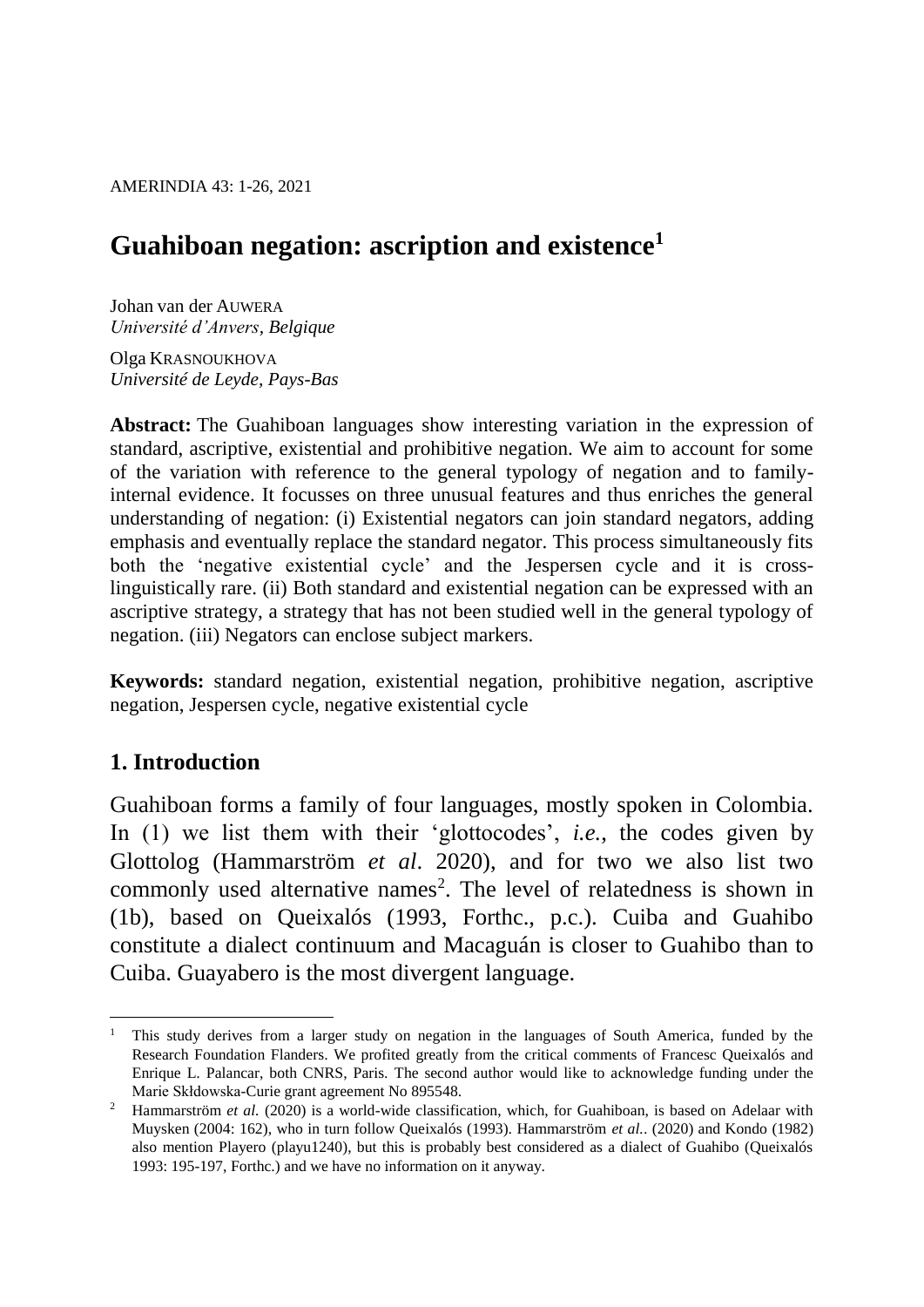(1a) Cuiba, cuib1242 Guahibo, guab1255, Sikuani Macaguán, maca1259, Hitnü Guayabero, guay1257



In this paper we describe and try to understand the negation systems in these languages. Our hypotheses are based on the existing descriptions – there are no 'new' data. Our account differs from the preceding ones in that we rely on what we know about the typology of negation, specifically the typology of how negation systems come about. The reason for devoting a paper-length discussion on Guahiboan negation is that the negation systems in the four languages differ in interesting ways. More particularly, we show how verbal, ascriptive and existential negation interact in ways that are at present only partially understood.

We restrict the work to standard, ascriptive, existential and prohibitive negation. These four types are illustrated with the simple English sentences in (2). We use the term 'standard negation' in the sense of Miestamo (2005). The term thus refers to the strategy that a language uses for verbal main clauses, as in (2a). 'Ascriptive negation' is used for negating the ascription of a property to a participant in the clause, as in (2b-c). 'Existential negation' says that a participant or a state of affairs does not exist, as in (2d-e). Finally, 'Prohibitive negation' is the negation of an imperative, as in (2f).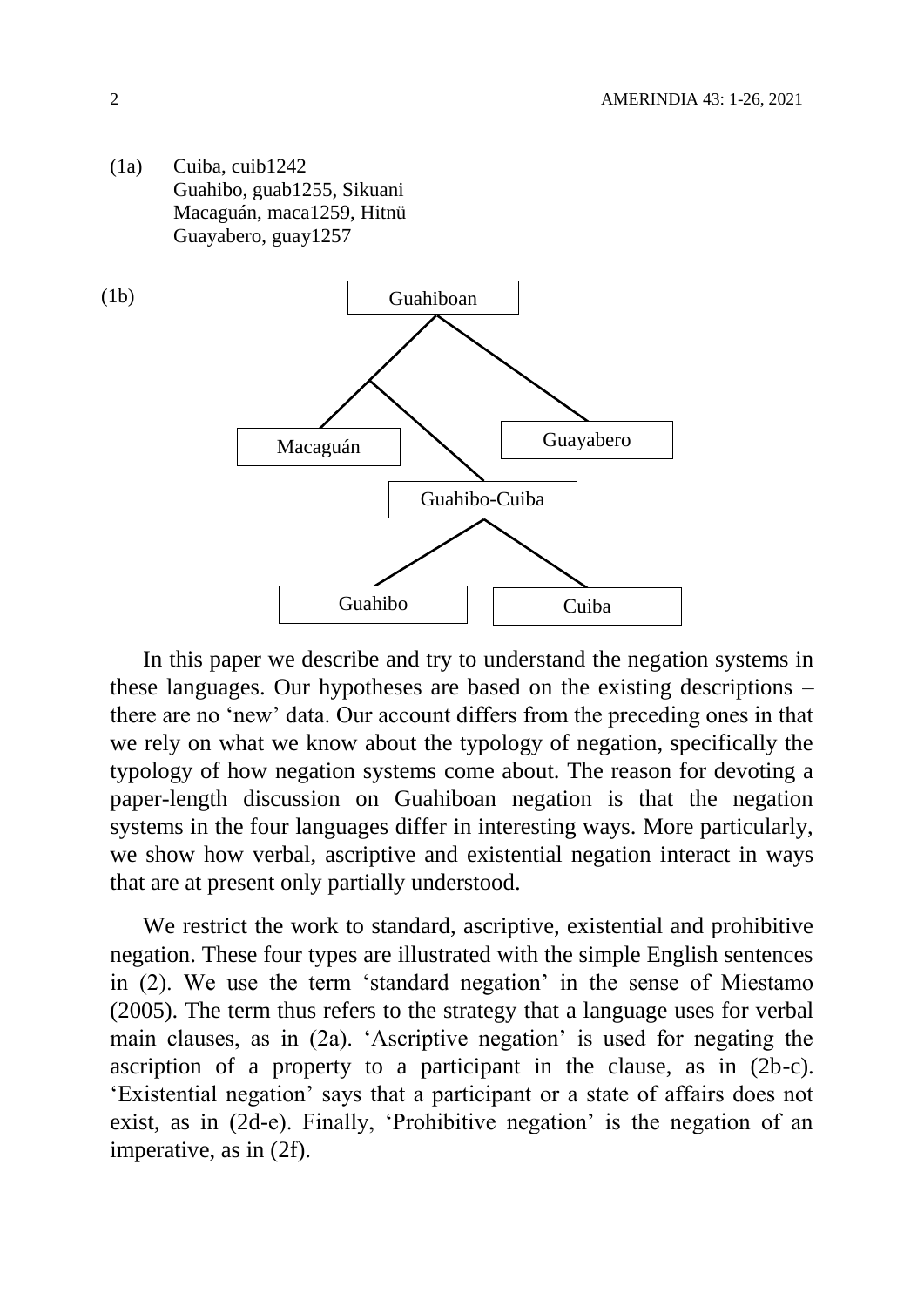| (2) | a.           | The actor <b>does not</b> smoke cigarettes.      | [standard negation]    |
|-----|--------------|--------------------------------------------------|------------------------|
|     | b.           | The actor is <b>not</b> very good.               | [ascriptive negation]  |
|     | $C_{\star}$  | The actor is <b>no</b> fool / <b>not</b> a fool. | [ascriptive negation]  |
|     | <sub>d</sub> | There are <b>no</b> foolish actors.              | [existential negation] |
|     | e.           | There is <b>no</b> acting in this film.          | [existential negation] |
|     | $f_{\perp}$  | Do not smoke here.                               | [prohibitive negation] |
|     |              |                                                  |                        |

As shown in (2), languages can use the same strategy for different kinds of negation. Thus English uses the *do not* structure for both standard and prohibitive negation. The word *not* is part of the *do not* construction, but by itself it is also used for ascriptive negation. But there may also be strategies that are more or less dedicated to a negation type. Thus the *no* negator is found in examples (2c), (2d) and (2e).

There are other types of negation, which we do not consider in this paper, such as prosentential, subordinate, phasal, privative, quantificational and conjunctive negation. Some examples are given in (3).

| (3) | a.             | Do I like him? No!                     | [prosentential negation]    |
|-----|----------------|----------------------------------------|-----------------------------|
|     | $\mathbf{b}$ . | I asked them <b>not</b> to bother him. | [subordinate negation]      |
|     | $\mathbf{c}$ . | He is not in London yet.               | [phasal negation]           |
|     | d              | He is not in London anymore.           | [phasal negation]           |
|     | e.             | He came without money.                 | [privative negation]        |
|     | f.             | <b>Nobody</b> saw me.                  | [quantificational negation] |
|     | g.             | I never saw him.                       | [quantificational negation] |
|     | h.             | I like neither rice nor quinoa.        | [conjunctive negation]      |
|     |                |                                        |                             |

The reason for excluding these aspects is either because there does not seem to be anything special about them in Guahiboan or because we lack the necessary information about them. The first reason is valid for quantificational negation of the type illustrated with English *nobody*: as far as we can see, the Guahiboan languages did not develop negative indefinite pronouns. The second reason is valid for privative negation, because it is documented only for Guahibo (see Queixalós 2000: 94-95, 346-348). We need to acknowledge that even for the aspects that we deal with in the paper, the data are usually suboptimal. To this extent, this paper also counts as a plea for further empirical work.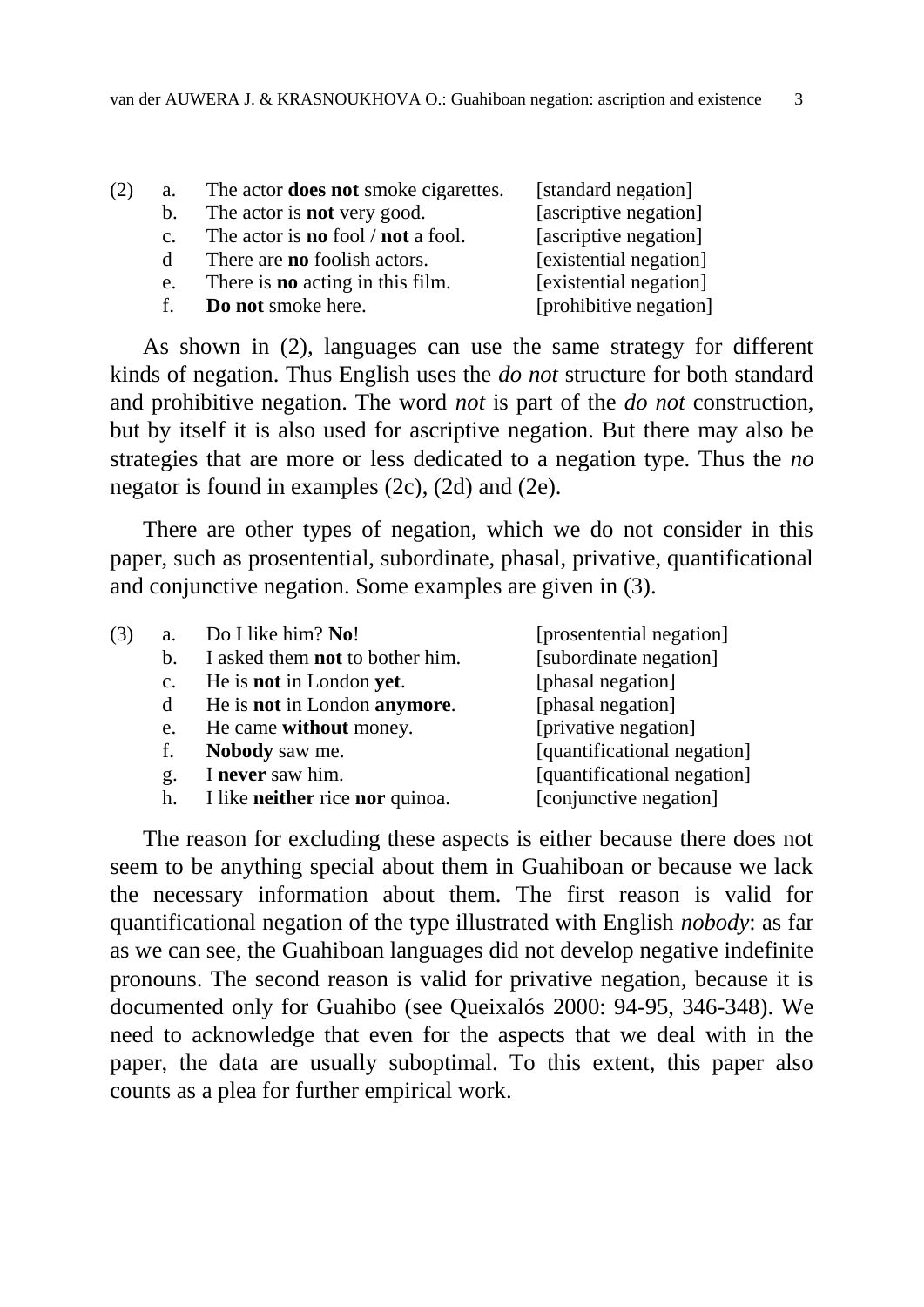The paper has the following structure. In section 2, we start with an analysis of Guahibo. First, because this language has had the best description, thanks to the efforts by Francesc Queixalós [*i.e.*, from Queixalós (1980) onwards and culminating in Queixalós (1998, 2000)], and, second, because his work has influenced the work on the other languages. Sections 3 to 5 deal with Macaguán, Cuiba and Guaybero, respectively. The order reflects what we take to be the quality of the available descriptions. Section 6 concludes the paper.

#### **2. Guahibo**

 $\overline{a}$ 

For Guahibo we strongly rely on the accounts of Queixalós  $(1998, 2000)^3$ . To understand Guahibo negation, one needs to know that the language has two sets of subject markers, viz. what Queixalós (1998, 2000) calls 'verbal' and 'nominal' ones, depending on the type of predicate. Except for the first person inclusive, referred to as a 'fourth person' in Queixalós (1998, 2000), they do not indicate number. There is a plural prefix for the second person and the first person exclusive; there is also a dual suffix (Queixalós 1998: 265-270).

|            | Verbal | Nominal |
|------------|--------|---------|
| 1st person | -hü    | -nü     |
| 2nd person | -me    | -mü     |
| 3rd person |        | -0      |
| 4th person |        | $-tsi$  |
|            |        |         |

**Table 1:** Guahibo subject marking (Queixalós 1998: 255)

The subject markers are illustrated in (4). The translations in (4) show a present tense, but a past translation would be fine too: overt tense marking only exists for the future. The subject marker in the verb is preceded by a realis marker.

<sup>3</sup> Kondo (1985) is a pedagogical grammar. For what interests us, Kondo (1985) does not differ from Queixalós (1998, 2000) very much. But there are differences: Kondo (1985) does not work with 'verboids', her category of 'adjectives' is wider, for 'irrealis' she uses 'future tense root', and the account of incorporation in the negative existential (see example (13) below) is different. The grammar sketch in the dictionary of Kondo & Kondo (2014) largely follows Kondo (1985). Interestingly, the two sets of subject markers are called 'dynamic' and 'static' (Kondo & Kondo 2014: 587). This is close to the verbal – nominal distinction of Queixalós'.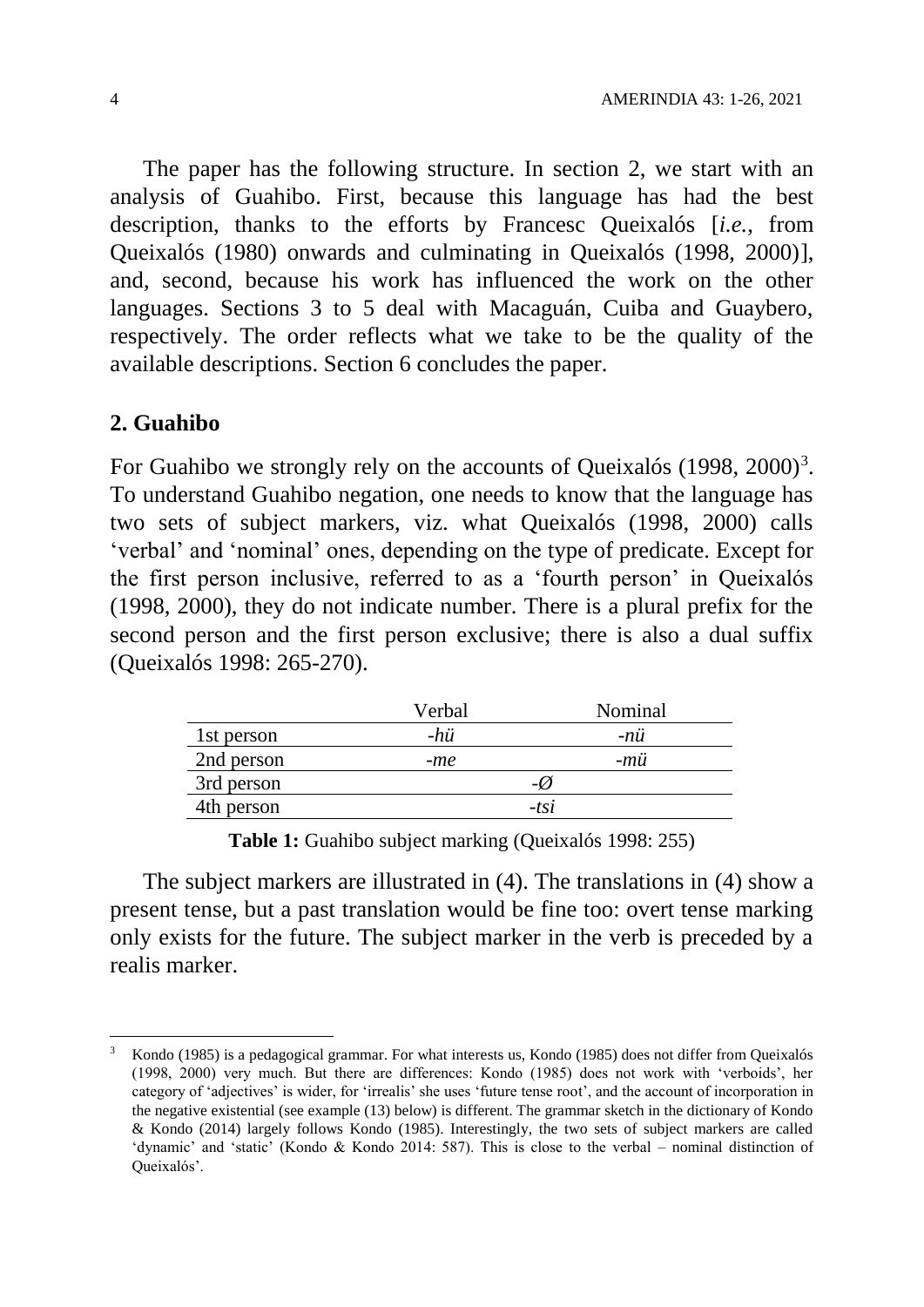| (4) |  |  | Guahibo (Queixalós 1998: $256$ ) <sup>4</sup> |
|-----|--|--|-----------------------------------------------|
|-----|--|--|-----------------------------------------------|

 $\overline{a}$ 

| Po-na- <b>me</b> . b. | Barüya- <b>mü</b> . | Pebi-mü.         |
|-----------------------|---------------------|------------------|
| walk-R-2              | happy-2             | $man-2$          |
| 'You go.'             | 'You are happy.'    | 'You are a man.' |

The examples in (5) shows the future counterparts. Example (5a) shows an irrealis as well as a future suffix. Examples (5b) and (5c) exhibit the future auxiliary *tsane*.

|  | (5) Guahibo (Queixalós 1998: 171, 7, 7) |           |                         |         |                         |
|--|-----------------------------------------|-----------|-------------------------|---------|-------------------------|
|  | a. Po-nae- <b>ena-hü</b> . b. Barüya    |           | tsane.                  |         | c. Pebi tsane.          |
|  | $go$ -IRR-FUT- $1$                      | happy FUT |                         | man FUT |                         |
|  | 'I will go.'                            |           | '(S) he will be happy.' |         | '(S) he will be a man.' |

That the (a) sentences illustrate verbs and the (c) sentences nouns is relatively straightforward, but the status of the (b) sentences is less obvious because *barüya* and words that function the same way are not adjectives. The language only has about 20 adjectives (Queixalós 1998: 99-100), and what distinguishes these from other words is that only adjectives have a non-derived attributive function. Queixalós (1998, 2000) categorizes *barüya* as a 'verboid' ('defective' in Queixalós Forthc.). Verboids are predicative just like verbs, but they predicate in a nominal manner, *i.e.*, they use the nominal subject markers and the nominal future auxiliary. To reflect this ambivalent nature they can be called 'ascriptive predicates'. Unsurprisingly, the large majority of the verboids refer to states, emotions and qualities (Queixalós 1998: 162). For this reason one could also be inclined to call them 'stative predicates'. However, since not quite all of them are truly stative and there are also stative verbs proper (Francesc Queixalós p.c.), we will follow Queixalós' terminology<sup>5</sup>.

We move to negation now. In the negative, a prefix *apo*- is used, but the verb has to exchange the realis marker for an irrealis marker, and more importantly for our purpose, for subject marking the negation chooses a nominal marker, instead of the verbal one of the affirmative. For the future,

<sup>&</sup>lt;sup>4</sup> In the examples we take responsibility for the glosses, but we retain the orthography of the sources. As in Queixalós (Forthc.) (*cf.* also Queixalós 2011: 160) 'realis' and 'irrealis' render the French' terms *factuel* 'factual' and *virtuel* 'virtual' (Queixalós 1998, 2000).

<sup>5</sup> Glossing *barüya* as 'happy' does not reflect the predicative function. From that point of view the gloss 'be happy' (which is used by Queixalós 1998) is better, but this gloss does not reflect its nominal nature. We will use the 'happy' gloss, because it is simpler.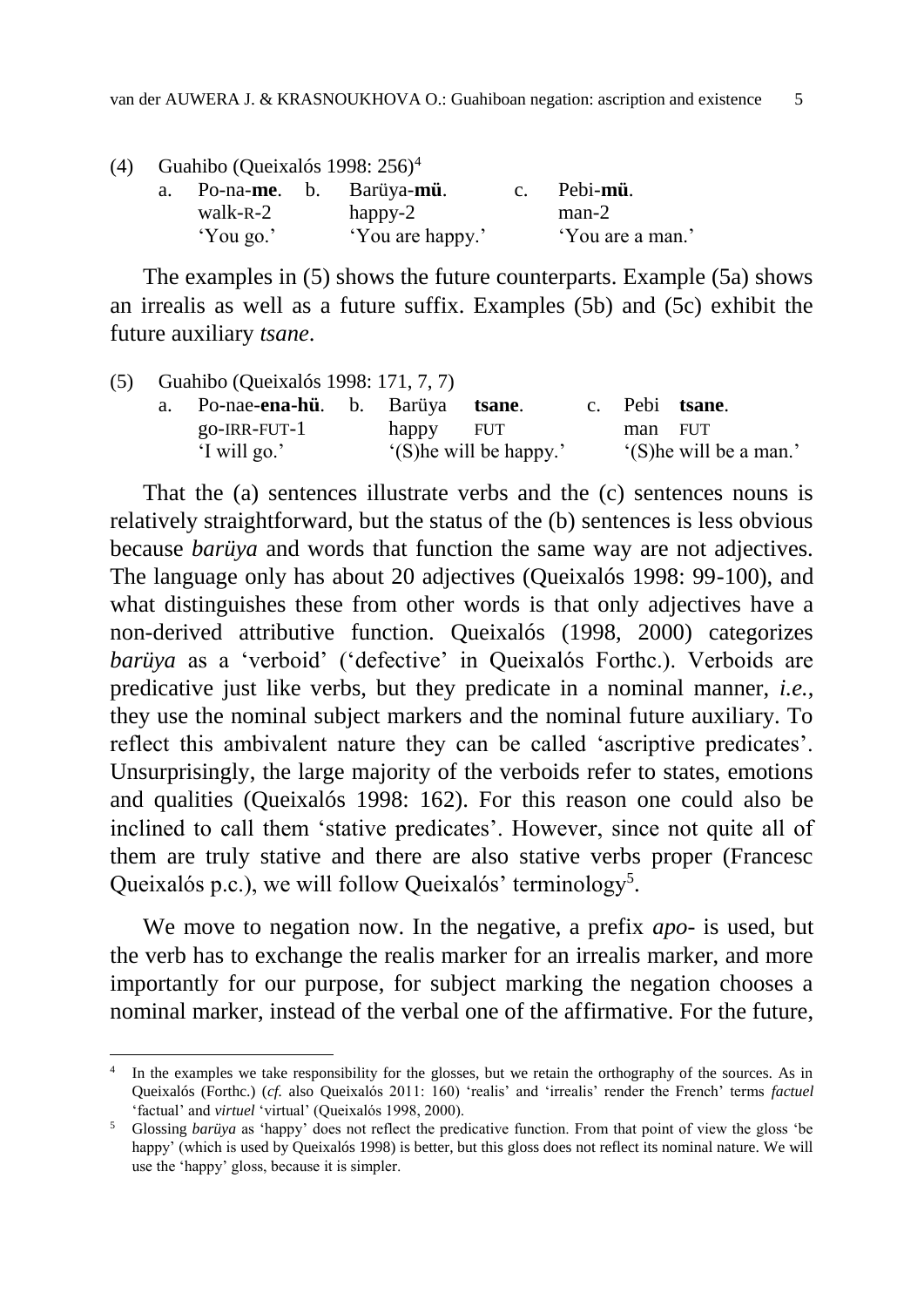the construction employs the auxiliary used for nominals instead of the suffix used for the affirmative. For nouns and verboids, the only thing that changes is the addition of the *apo* prefix.

| (6) | Guahibo (Queixalós 1998: 256, 308, 308) |                                                        |                          |               |                      |                |                |                      |                          |
|-----|-----------------------------------------|--------------------------------------------------------|--------------------------|---------------|----------------------|----------------|----------------|----------------------|--------------------------|
|     | a.                                      | Apo-po-nae-mü. b. Apo-barüya-mü.                       |                          |               |                      | $\mathbf{c}$ . | Apo-pebi-mü.   |                      |                          |
|     |                                         | $NEG-go-IRR-2$                                         |                          | $NEG-happy-2$ |                      |                | $NEG$ -man-2   |                      |                          |
|     |                                         | 'You don't go.'                                        |                          |               | 'You are not happy.' |                |                | 'You are not a man.' |                          |
|     |                                         | Guahibo (Queixalós 1998: 352; Francesc Queixalós p.c.) |                          |               |                      |                |                |                      |                          |
|     | a.                                      | Apo-po-nae-nu tsane. b.                                |                          |               | Apo-barüya           | tsane.         | $\mathbf{c}$ . | Apo-pebi             | tsane.                   |
|     |                                         | NEG-go-IRR-1                                           | <b>FUT</b>               |               | NEG-happy            | <b>FUT</b>     |                | NEG-man              | <b>FUT</b>               |
|     |                                         | 'I won't go.'                                          | '(S) he won't be happy.' |               |                      |                |                |                      | '(S) he won't be a man.' |

The facts in (6a) and (7a) suggest that the negation turns the verbal predicate into a verboid predicate. *Po-nae* in (6a) and (7a) is by itself still verbal, just as it is in the affirmative (5a). But the nominal subject marking aligns it with nouns, and the negative *apo-po-nae* thus ends up in the inbetween category of verboids. This also means that standard negation is ascriptive. Thus a literal translation of (6a) becomes close to 'you are notambulant' or 'you are a not-goer'<sup>6</sup>. This analysis is schematized in Table 2.



**Table 2.** The Guahibo negative present-past verb as a verboid

The negative *apo*-[*po*-*nae*] is analyzed as a verboid, just like the negative and positive verboids *apo*-[*barüya*] and *barüya*.

Note that we do not claim that this literal translation is 'you are not an ambulant' or 'you are not a goer'. (6a) is not a matter of not ascribing a property 'ambulant/goer' – the 'ambulant/goer' meaning requires a nominalization as in e.g. *pe-po-nae-nü* POSS.3-go-IRR-M (Francesc Queixalós p.c.). Instead, (6a) involves the positive ascription of the negative property 'not-ambulant'/'not-goer'.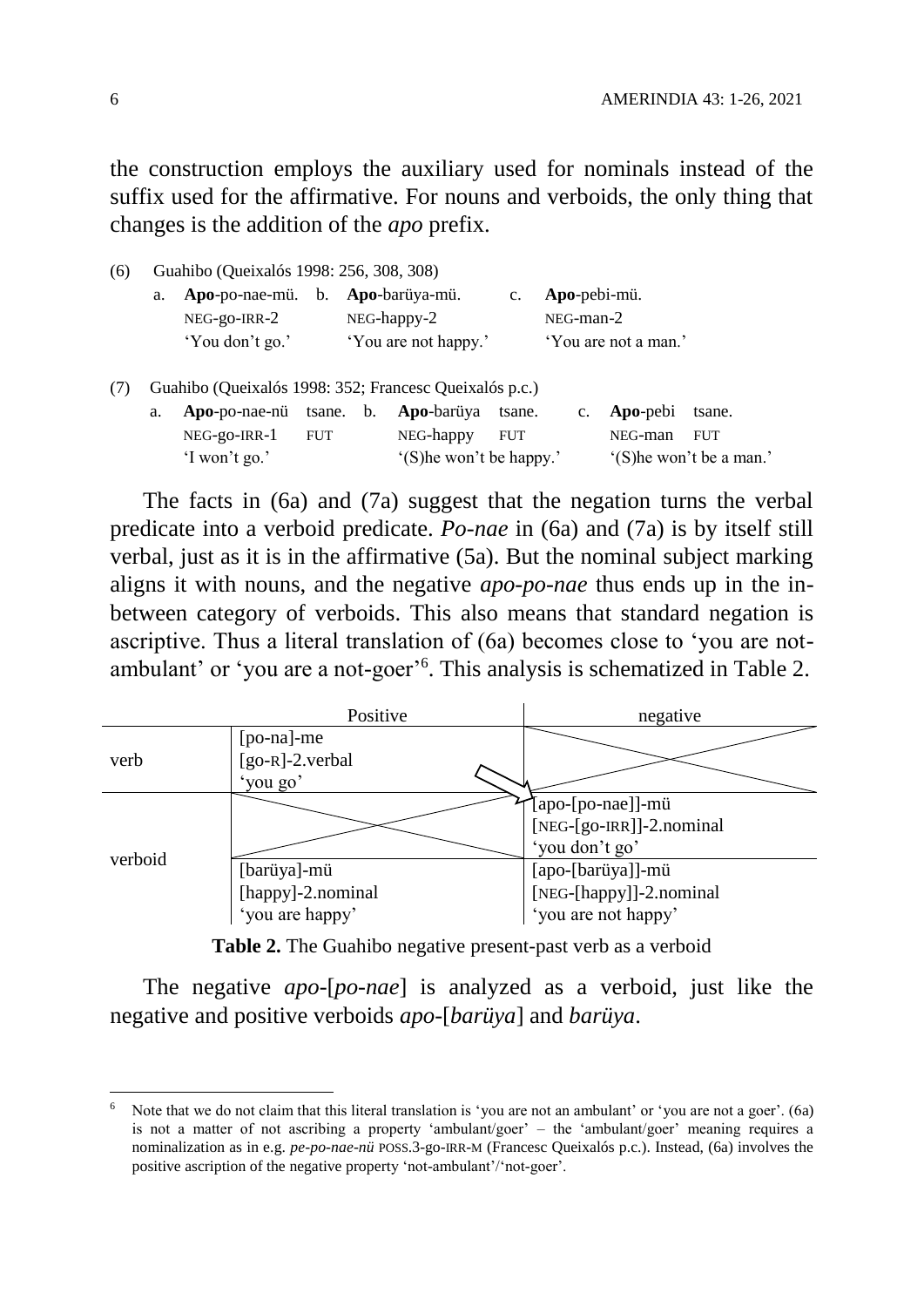The typology of negation has so far not focussed on the use of ascriptive strategies for standard negation, though it is not unknown. For another Colombian language, Tuyuca (tuyu 1244, Tukanoan) Barnes (1994) lists no fewer than three ascriptive renderings of (something close to) 'she didn't come'.

| (8) |    | Tuyuca (tuyu1244, Barnes 1994: 336) |                                                                         |  |  |  |  |  |
|-----|----|-------------------------------------|-------------------------------------------------------------------------|--|--|--|--|--|
|     | a. | Atí-gó                              | nĩi-ri-ã-wõ.                                                            |  |  |  |  |  |
|     |    | come-NMLZ.F.SG be-NEG-REC-EV        |                                                                         |  |  |  |  |  |
|     |    |                                     | 'She didn't come.' (lit. 'She was not a coming one.)                    |  |  |  |  |  |
|     | b. | Atí-gó                              | $m\tilde{e}\tilde{e}$ $n\tilde{n}$ - $\tilde{a}$ -w $\tilde{o}$ .       |  |  |  |  |  |
|     |    | come-NMLZ.F.SG NEG be-REC-EV        |                                                                         |  |  |  |  |  |
|     |    |                                     | 'She didn't come.' (lit. She was (on that occasion) not a coming one.') |  |  |  |  |  |
|     |    | c. $Ati-e-go$                       | $n\tilde{i}-\tilde{a}-w\tilde{o}$ .                                     |  |  |  |  |  |
|     |    | come-NEG-NMLZ.F.SG be-REC-EV        |                                                                         |  |  |  |  |  |
|     |    |                                     | 'She never came.' (lit. 'She is (habitually) a not-coming one.')        |  |  |  |  |  |

Starting from Croft (1991), typologists (especially Veselinova 2013, 2014, 2016 and Veselinova & Hamari 2021) have focussed more on the use of existential strategies for standard negation. With an existential strategy 'you don't go' would literally be rendered as 'your going does not exist'. This is also a nominal strategy, just like the 'you are not a goer' paraphrase, and, as suggested by the English paraphrase, in an existential construction a possessive marker makes sense, as it does in Hawai'ian (hawa1245, Austronesian) in examples like (9).

(9) Hawai'an (Veselinova 2013: 131) **'A'ohe** o'u lohe aku iā ia. NEG.EX 1.POSS hear away.from.speaker PART 3SG 'I can't hear him/her.' (lit. 'My hearing away from him/her does not exist.')

But this is not what we find in Guahibo. The language has possessive person prefixes that contrast with nominal markers. A second person possessive prefix, for example is *niha*-, illustrated in (10).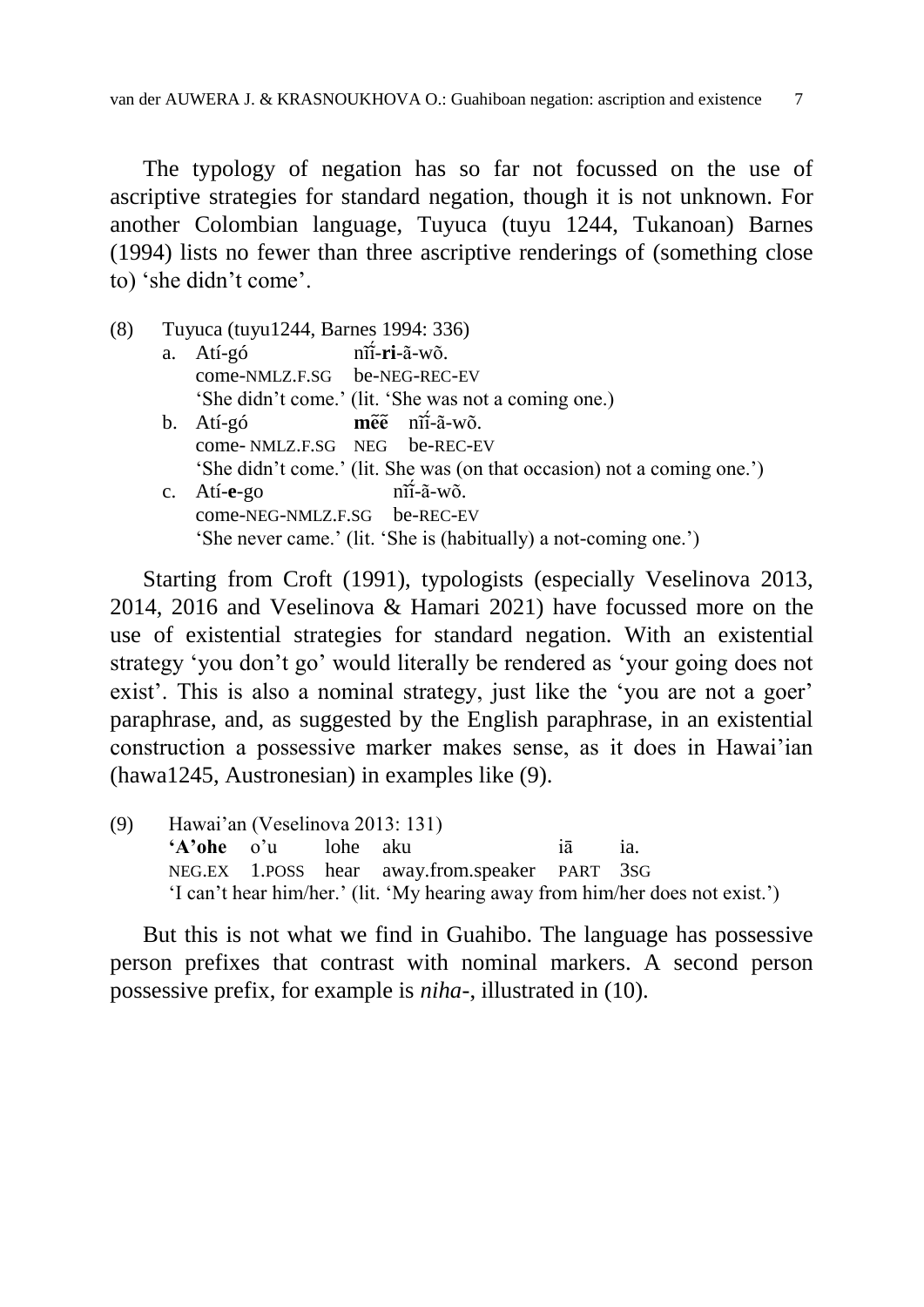(10) Guahibo (Queixalós 1998: 44) niha-bo 2-house 'your house'

Ascription can also be seen in existential negation, which is expressed with a verboid *ahibi*.

(11) Guahibo (Queixalós 1998: 5) Peri **ahibi**-Ø. cassava not.exist-3 'There is no cassava.'

The subject in (11) is third person, so there is no overt subject marker, neither a verbal nor a nominal one, but when the subject is first or second person, we see the nominal subject markers.

(12) Guahibo (Queixalós & Jiménez 2010: 99)<sup>7</sup> Xanü-atha **ahibi**-nü, abüxü taxa **ahibi**-Ø, taena-atha 1SG-ADD not.exist-1 yet my.father not.exist-3 my.mother-ADD **ahibi**-Ø not.exist-3 'Even me, I didn't exist, neither my father nor even my mother.'

*Ahibi* has a short form *abi*, appearing only in lexical items with incorporation in between *a*- and *-bi*<sup>8</sup> .

| $a_{-}$ |            |                                                                                           |
|---------|------------|-------------------------------------------------------------------------------------------|
|         | a-price-bi | a-child-bi                                                                                |
|         | 'be cheap' | 'be sterile'                                                                              |
|         |            | Guahibo (Queixalós 1998: 229)<br><b>a</b> -matamo- <b>bi</b> b. <b>a</b> -koxi- <b>bi</b> |

In our view, the segmentability of *a*- and -*bi* suggests that these elements had separate meanings or functions. According to Queixalós (1998: 215) the *a*- is a derivational prefix, responsible for a fair number of verboids, including the ones in (14).

<sup>7</sup> *Very* special thanks are to Francesc Queixalós for finding this example. Queixalós (1998, 2000) happened not have any first or second person examples with *ahibi.*

<sup>8</sup> *Ahibi* allows incorporation too, also between *a-* and the remaining part, *-hibi* (Queixalós 1998: 215), but *abi* only has incorporated forms.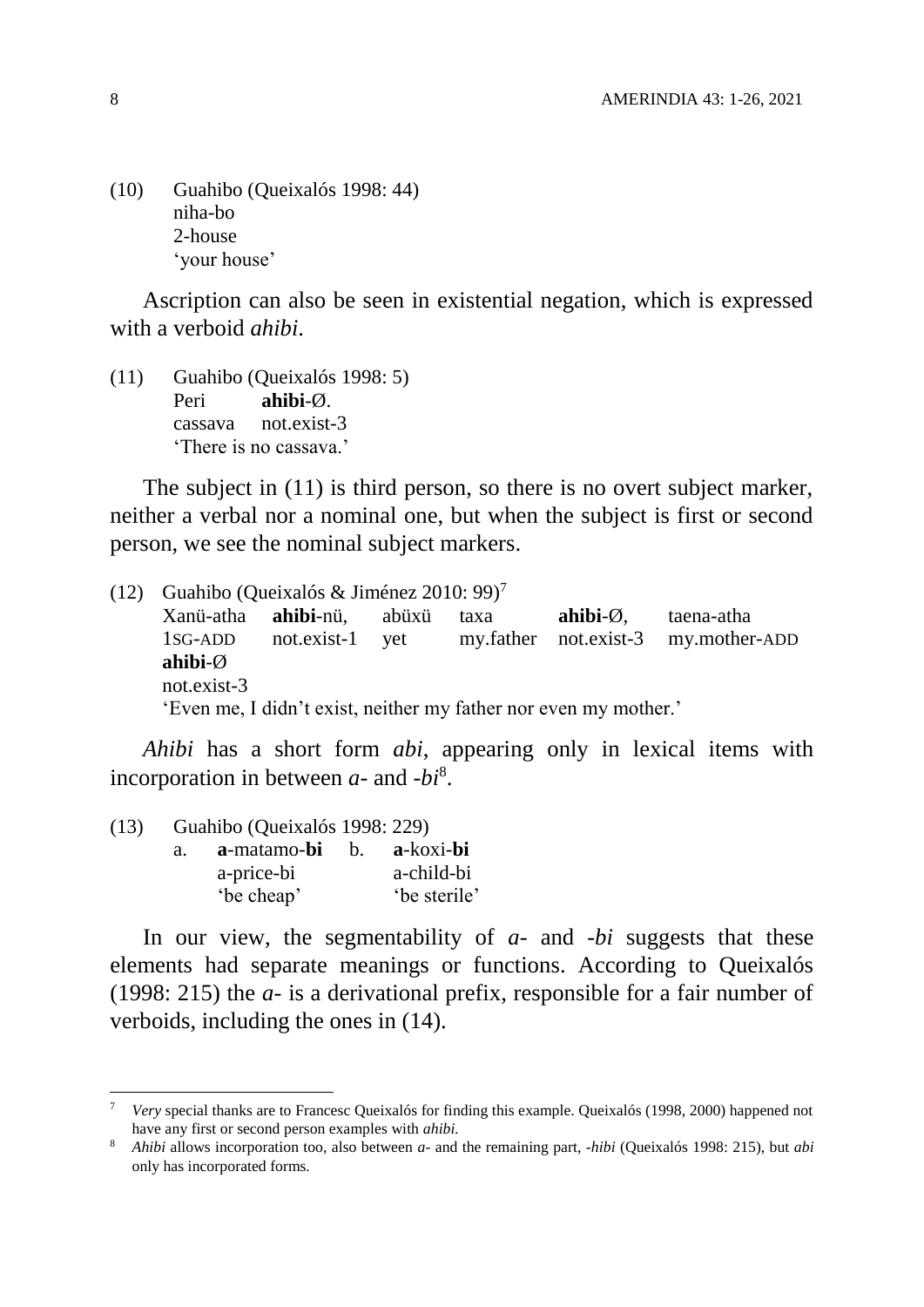(14) Guahibo verboids in *a-* (Queixalós 1998: 215) *a-behe* 'be bad', *a-hatu* 'be thin', *a-yai* 'be exceptional'

In the forms in (13) it is clear that either *a*- or -*bi* (or both) must be exponents to realize negative meaning. In the glosses in Queixalós (1998: 229), negation is associated only with -*bi*. However, an alternative analysis is not impossible. From Veselinova's (2013: 137) sample-based typological study we see that half of the expressions for existential negation ('existential negators') in the world's languages are composed of two parts, viz. negation and existence – with the other half deriving from meanings like 'lack, miss'. We know that *apo* is a negator and we also know that in Macaguán the cognate is *ap*-, which also exists in a short form *a*- (see section 3). There is therefore a possibility that the *a*- in *ahibi* and *a*-...*bi* is a negator. It is perfectly possible that the *a*- in both *ahibi* and *abi* is different from that of the verboids in (14), since there is no evidence so far that *a*- in such forms reverses the polarity of -*behe*, -*hatu* or -*yai*, as none of these roots seems to exist on its own synchronically. If *a*- is negative in *abi* (and *ahibi*), it follows that -*hibi* or -*bi* is likely to have had a meaning of existence or a related meaning (like presence, staying, appearing). It would have been easy if the expression of existence (*i.e.*, positive existence), availed itself of -*bi* or -*hibi*. But, as is often the case in the world's languages (Hengeveld 1992: 185-212), this is not the case. Positive existence is simply not marked at all.

(15) Guahibo (Queixalós 1998: 5) Pepomene. river 'There is a river.'

We finish this section with the prohibitive. The closest we get to a prohibitive is a combination of an apprehensive marker *pütsa* ('be careful') and an imperative.

(16) Guahibo (Queixalós 2000: 381) **Pütsa** Ø-wü-n-ue-ma! APPR OBJ3-SEP-cry-IRR-IMP 'Do not bemoan him!'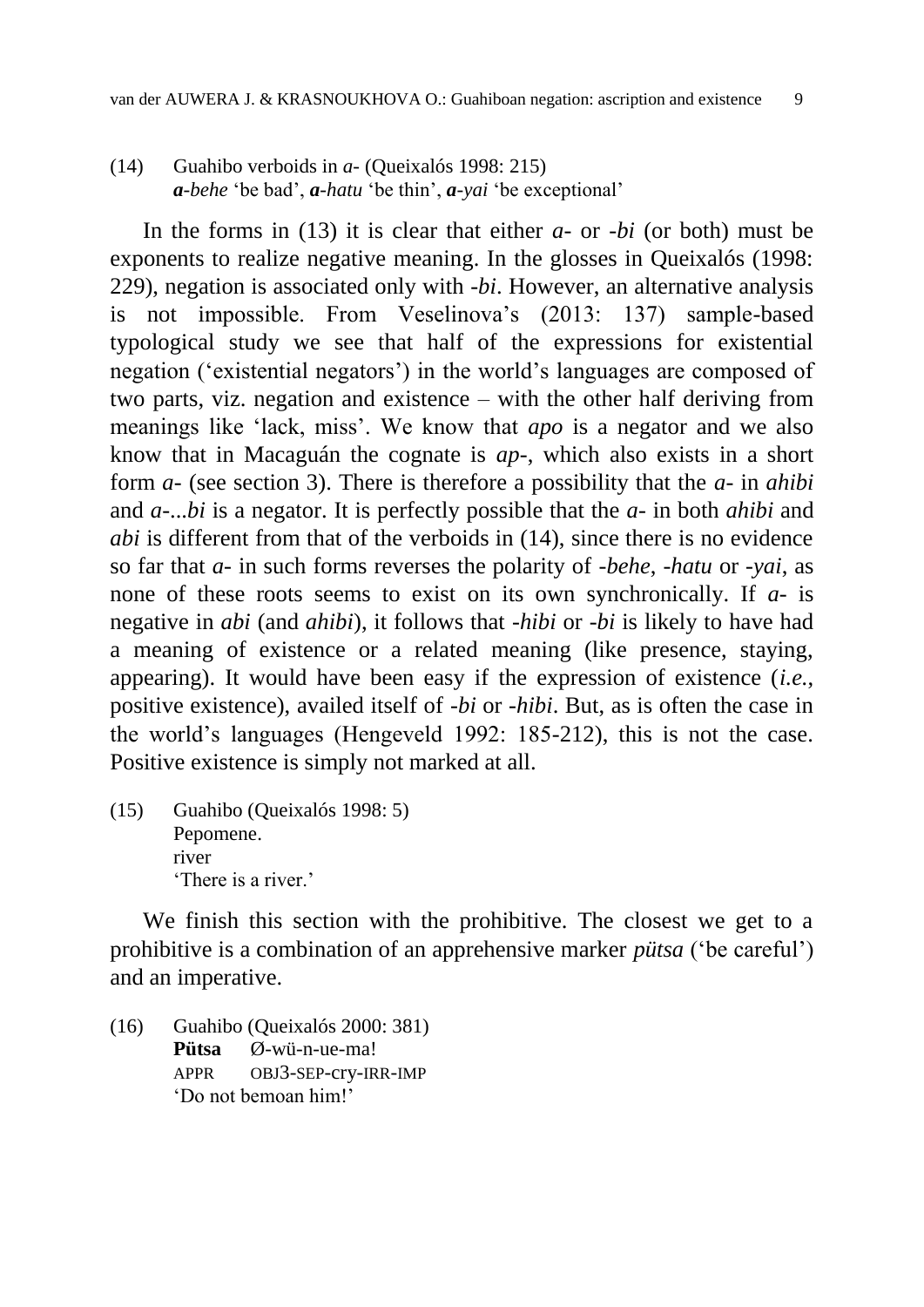Guahibo does allow *apo-* to combine with an imperative, but the resultant meaning is admonitive.

(17) Guahibo (Queixalós 2000: 379) **Apo**-po-nae-mü-re! NEG-go-IRR-2-IMP 'Don't go (and you'll see what happens) … so go!'

Note that (17) has nominal subject marking, different from the (positive) imperative, which at least in its direct counterpart comes without subject marking.

(18) Guahibo (Queixalós 2000: 379) Po-na-re! go-R-IMP 'Go!'

### **3. Macaguán**

 $\overline{a}$ 

For Macaguán we have two accounts: Buenaventura (1993) and Lobo-Guerrero & Herrera (2000). As for negation, the two accounts differ in interesting ways, possibly because they focus on different dialects and/or idiolects<sup>9</sup>. We start with Lobo-Guerrero & Herrera's (2000) account.

### **3.1. Lobo-Guerrero & Herrera (2000)**

Like Guahibo, Macaguán has a negative verbal prefix. In Macaguán it is *ap*-, which becomes *a*- before a consonant. Like for Guahibo, its appearance is associated with a choice of subject markers. Lobo-Guerrero & Herrera (henceforth, LG&H) (2000) rely on Queixalós (1980) (the treatment in Queixalós 1998, 2000 is different). Like for Guahibo, Macaguán has two sets of predicate subject markers and the forms are clearly cognates of the ones in Guahibo. We exclusively find the members of one set in negation, the one with *-n* and *-m*, but the difference is not taken to be associated with a verb-noun distinction, but with a mood distinction involving realis-irrealis<sup>10</sup>.

Another difference is that Lobo-Guerrero & Herrera (2000) do not discuss prohibitive negation.

<sup>10</sup> 'Realis' – 'Irrealis' render the Spanish *actual* 'actual' – *virtual* 'virtual' in LG&H (2000).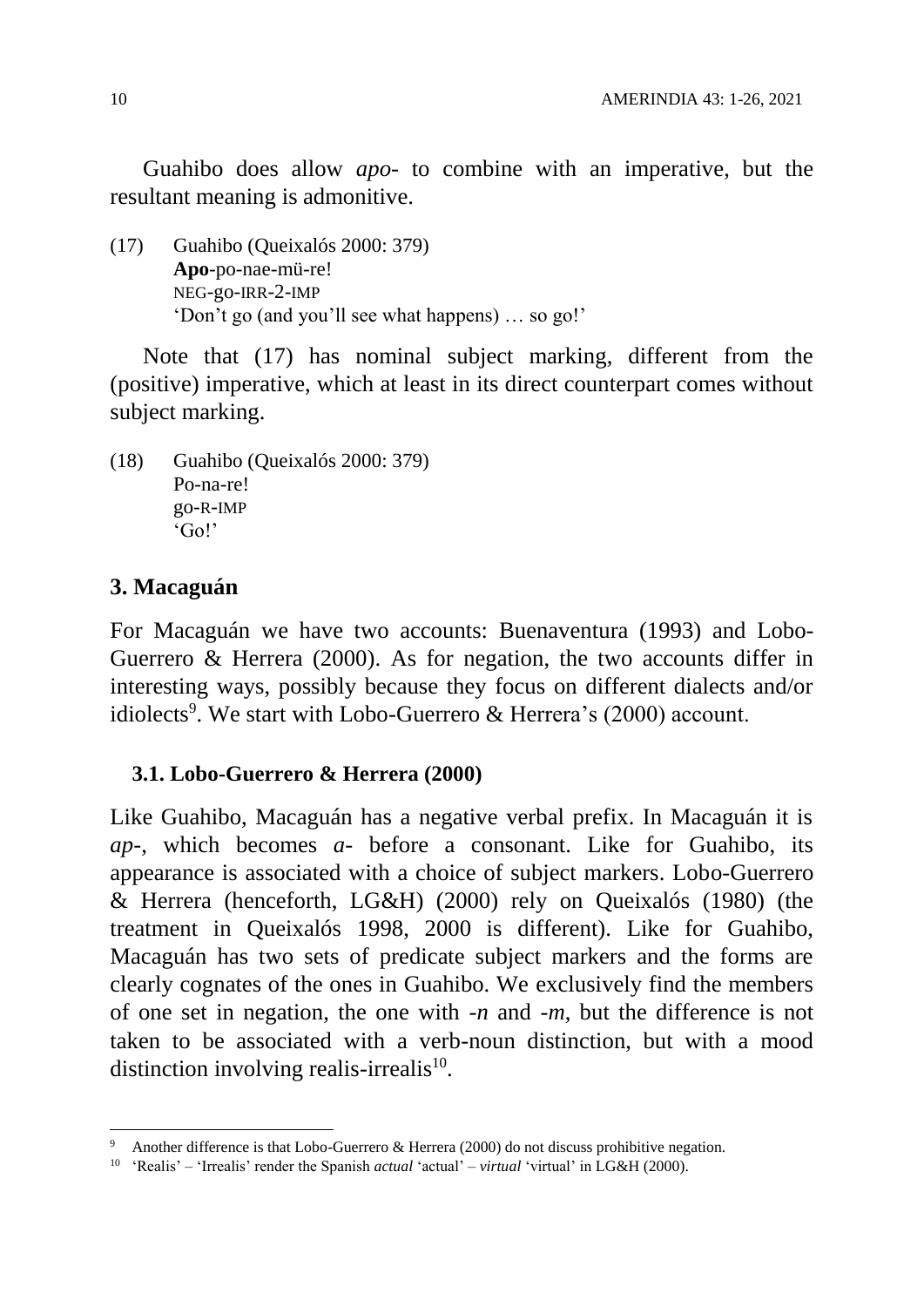|            |     | realis irrealis |
|------------|-----|-----------------|
| 1st person | -ш  | -n              |
| 2nd person | -me | -m              |
| 3rd person |     | -07             |
| 4th person |     | -ts             |

**Table 3:** Macaguán subject marking (LG&H 2000: 618)

As the account for the function of the subject markers sets is different in Guahibo and Macaguán, so is the account of negation. For Guahibo, Queixalós (1998) claims that negation takes one set of subject markers, because they are more nominal, but for Macaguán LG&H (2000) claim that negation takes these subject markers, not because they are more nominal, but because they are irrealis. The two approaches are not that different, however, for LG&H (2000: 620) also claim that Macaguán verboids take irrealis subject marking. But this is suspicious: it is easy to understand why negation is irrealis, but not why a verboid should take irrealis. There are two further problems. First, LG&H (2000) do not tell us which subject markers nouns take in Macaguán. If Macaguán is like Guahibo, they will take the same subject markers as the verboids, and then it is also enigmatic why nominal predicates should be irrealis. Secondly, LG&H (2000: 618) claim that the future is irrealis too. This would be a real difference with Guahibo, because in Guahibo the positive future is realis and only the negative future is irrealis. One would then also expect the subject marker of the positive future to be irrealis, but in their one relevant example, this is not the case.

(19) Macaguán (LG&H 2000: 618) Tsipe-bi-n-**me**. tell-IRR-FUT-2 'You will tell.'

The second-person marker -*me* encodes realis, but the authors make us expect the irrealis ending -*m*. It is furthermore strange that the irrealis marker -*bi* would collocate with the realis subject marker -*me*. Given these problems, we will assume that Macaguán subject markers are distinguished along the nominal *vs*. verbal parameter, and that Macaguán standard negation thus uses an ascriptive strategy, just like Guahibo.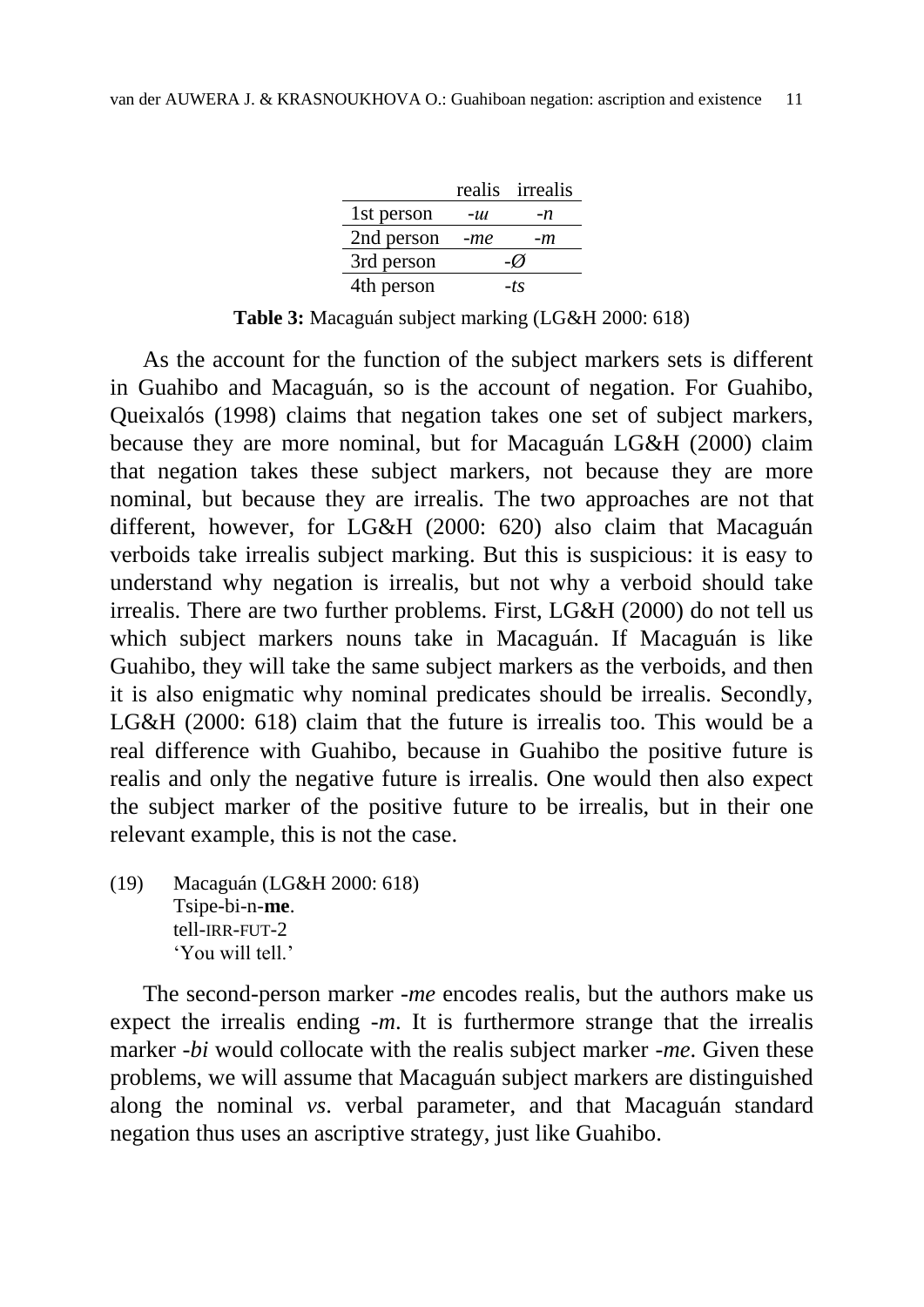The two languages also have a similar existential negator: *ahibi* in Guahibo and *a'hibi* in Macaguán. There are no examples for Macaguán, *a'hibi* is only listed as a verboid (LG&H 2000: 620) where it is mentioned that there is a short form *a'hi* (LG&H 2000: 619). The translation for both forms is *no haber nada* 'have nothing', and we assume that this is a way to refer to an existential negator. What is interesting is that the short form *a'hi* can be added to a negated present-past verb form.

(20) Macaguán (LG&H 2000: 619) **Ap**-a-'pi-n **a'hi**. NEG-drink-IRR-1 EMPH 'I do not drink.'

The addition of *a'hi* is said to have an emphatic effect, and although it is frequent, it remains optional. This suggests that the existential negator has entered the domain of standard negation and that this process has turned the existential negator into an emphasizer. We know this kind of development from other languages.

The process through which an existential negator gets used for standard negation is now mostly known as the 'negative existential cycle', but the type shown in Macaguán (20) is a special one. It is not the case that the existential negator is by itself used to express standard negation. Rather, the existential negator is added to a clause which already contains a standard negator. This type was recognized by Croft (1991: 9-11), but it has not been in focus until van der Auwera *et al.* (2021: 571-574). An example of this is (21) from the Peruvian isolate Urarina. Example (21a) shows the marker *niji/nijej* (< *ni-ji* EX-NEG) in a negative existential use. In (21b) it is added to a sentence that contains the standard negator -*ene*, making the negation emphatic $11$ .

<sup>&</sup>lt;sup>11</sup> The similarity with Macaguán only resides in the fact that an existential negator can be added to a standard negator making it emphatic. The similarity does not extend to the morphological/grammatical status of the existential negators.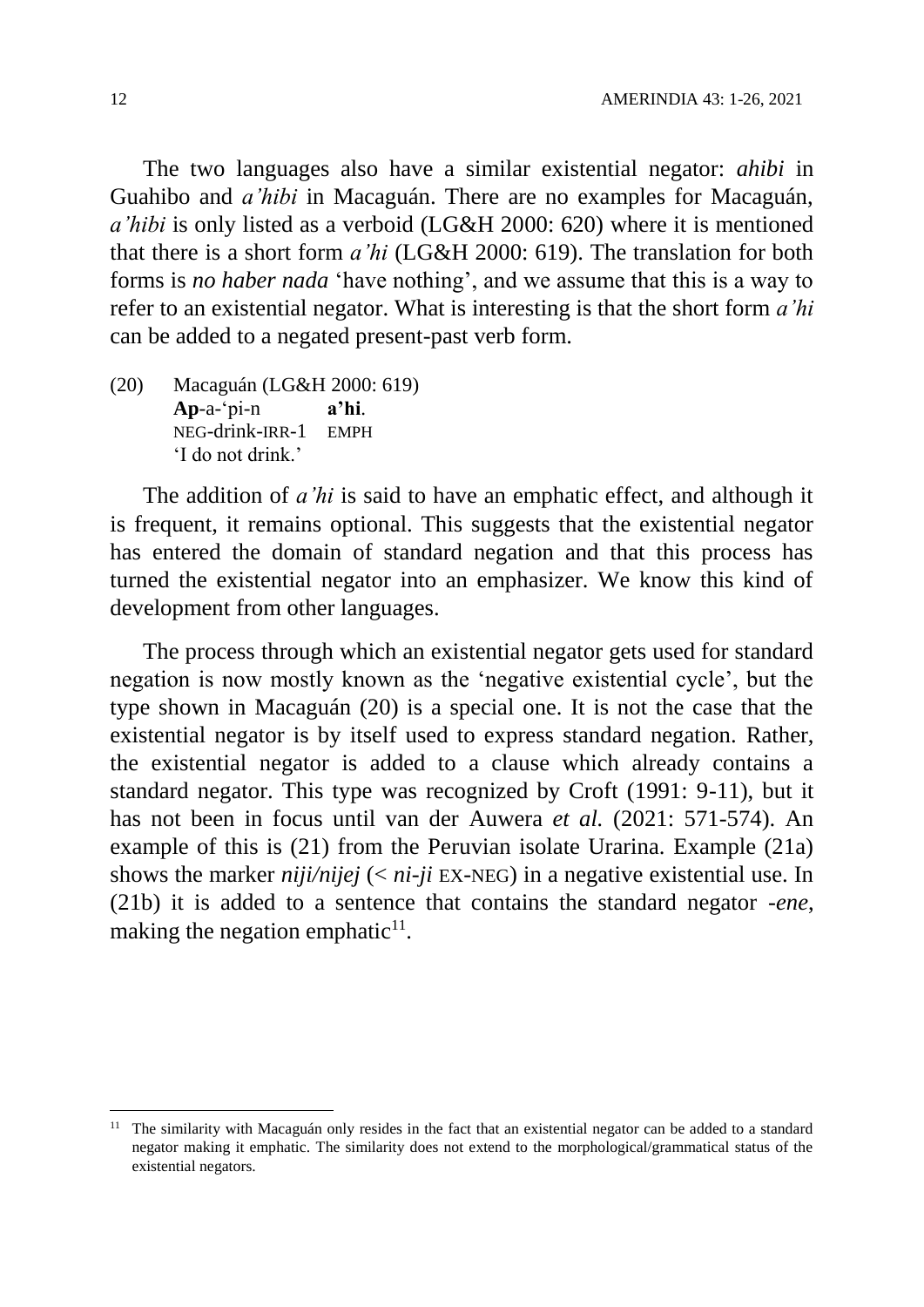| (21) |                                                        | Urarina (isolate, urar1246, Olawsky 2006: 554, 556) |             |       |           |     |                                                        |             |          |  |  |
|------|--------------------------------------------------------|-----------------------------------------------------|-------------|-------|-----------|-----|--------------------------------------------------------|-------------|----------|--|--|
|      | a.                                                     | Nukue                                               | seti-aka=ne |       | niji      | ate | taba-j.                                                |             |          |  |  |
|      |                                                        | creek                                               |             |       |           |     | fish-1DU=CND NEG.EX fish be.big-NMLZ                   |             |          |  |  |
|      |                                                        |                                                     |             |       |           |     | 'When we fished in the creek, there were no big fish.' |             |          |  |  |
|      | $b_{1}$                                                | Nii                                                 | hãu         | nijej | beraj-naa |     | najn-ene                                               | rai         | komasaj. |  |  |
|      |                                                        | that                                                |             |       |           |     | because NEG.EX care.for-INF be.able-NEG.3              | <b>POSS</b> | wife     |  |  |
|      | 'Therefore, his wife could not look after him at all.' |                                                     |             |       |           |     |                                                        |             |          |  |  |

The construction in (21b) thus shows negation doubling, and in that sense it is also a type of what is known as a 'Jespersen cycle' (van der Auwera 2009; van der Auwera & Krasnoukhova 2020: 95-99); a hypothesis that Guahiboan had already received in Vossen (2016: 302- 303). However, it is not a canonical example of Jespersen cycle, as with French *pas* would be, originally meaning 'step', or English *not*, originally meaning 'nothing'. As an illustration of a canonical example of a Jespersen cycle take English *not*, which was once added for emphasis to a sentence already containing the standard negator *ne*. Then *not* lost its emphasis and replaced the original negator. In a way, what Macaguán illustrates in (20) is similar to the emphatic use of the negative indefinite pronoun *nada* 'nothing' in Spanish with experience verbs, as in (22), which shows no sign of replacing *no*.

(22) Spanish

 $\overline{a}$ 

**No** me gusta **nada**. NEG me pleases Nothing 'I don't like it at all.'

For the negation of the future, *a'hi* merges with *tse'ne*, a merger which turns the latter into a -*tsene* suffix. Here *a'hi* is obligatory and devoid of emphasis and, different from the present-past, the prefixal negator is absent<sup>12</sup>. The loss of emphasis  $(i.e., 'bleaching')$  and the absence of the old negator again makes sense from a Jespersen cycle point of view.

(23) Macaguán (LG&H 2000: 619) Na-w-e-n-ɯ **a'hi**-tsene. REFL-bathe-IRR-FUT-1 NEG-FUT 'I will not bathe.'

<sup>12</sup> The gloss for *a'hi-tsene* in the source is 'nada-NEG.FUT' (LG&H 2000: 619). We don't think that *nada* can refer to an indefinite pronoun for 'nothing'. We also cannot see any reason to attribute a negative meaning to the future marker *tsene.*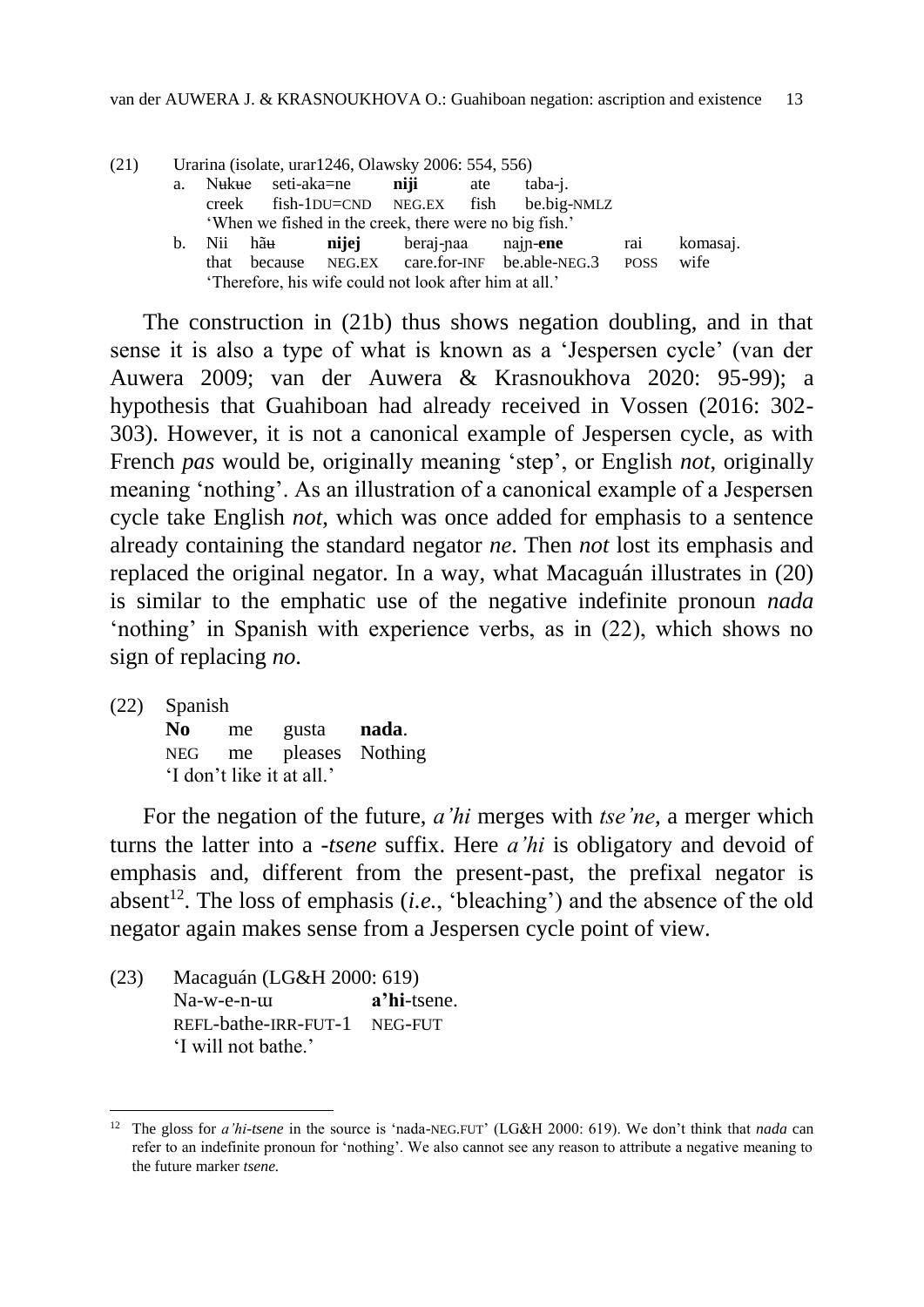It is interesting to see that in the LG&H (2000) account, the Jespersen cycle has progressed more in the future than in the present-past. It is only for the future that the old prefixal negator can be absent. The reason for the asymmetry is not clear. It is unlikely to be a semantic one: there is no reason why emphasis should bleach faster in the expression of the future. A formal explanation is not obvious either: it is not clear why a complex form *a'hi-tsene* should bleach faster than a simple *a'hi* form.

#### **3.2. Buenaventura (1993)**

Based on year of publication Buenaventura (1993) appears to be an earlier account when compared to LG&H (2000). But this is not quite true. LG&H (2000) acknowledge that their work is 'basically' identical to a part of their earlier study, published as Lobo-Guerrero & Herrera (1984). Buenaventura (1993) makes some interesting observations regarding negation, which shed light onto the diachrony of the phenomenon, suggesting that the dialect he describes is more progressive than the one described in LG&H (2000).

There is some agreement between LG&H (2000) and Buenaventura (1993). Thus the negative prefix is identified as *a(p)*- and for the future we have to consider the *tsene* element (Buenaventura 1993: 48). As to the differences, nothing is said about two sets of subject markers, nominal and verbal. There is just one set, and it is the allegedly realis one, distinguished by LG&H (2000) or, more likely, from the perspective of Queixalós' account of Guahibo, the verbal set.

| 1st person | -11   |
|------------|-------|
| 2nd person | -me   |
| 3rd person | -0    |
| 4th person | $-ch$ |

**Table 4:** Macaguán subject marking (Buenaventura 1993: 43)

If the observation that there is just one set of markers is correct, it means that the distinction between verbal and nominal (or realis and irrealis) forms has been neutralized, but, since the sketch is limited to 11 pages, the distinction may have passed under the author's radar. The Buenaventura text also contains a hedge with *por lo general* 'generally':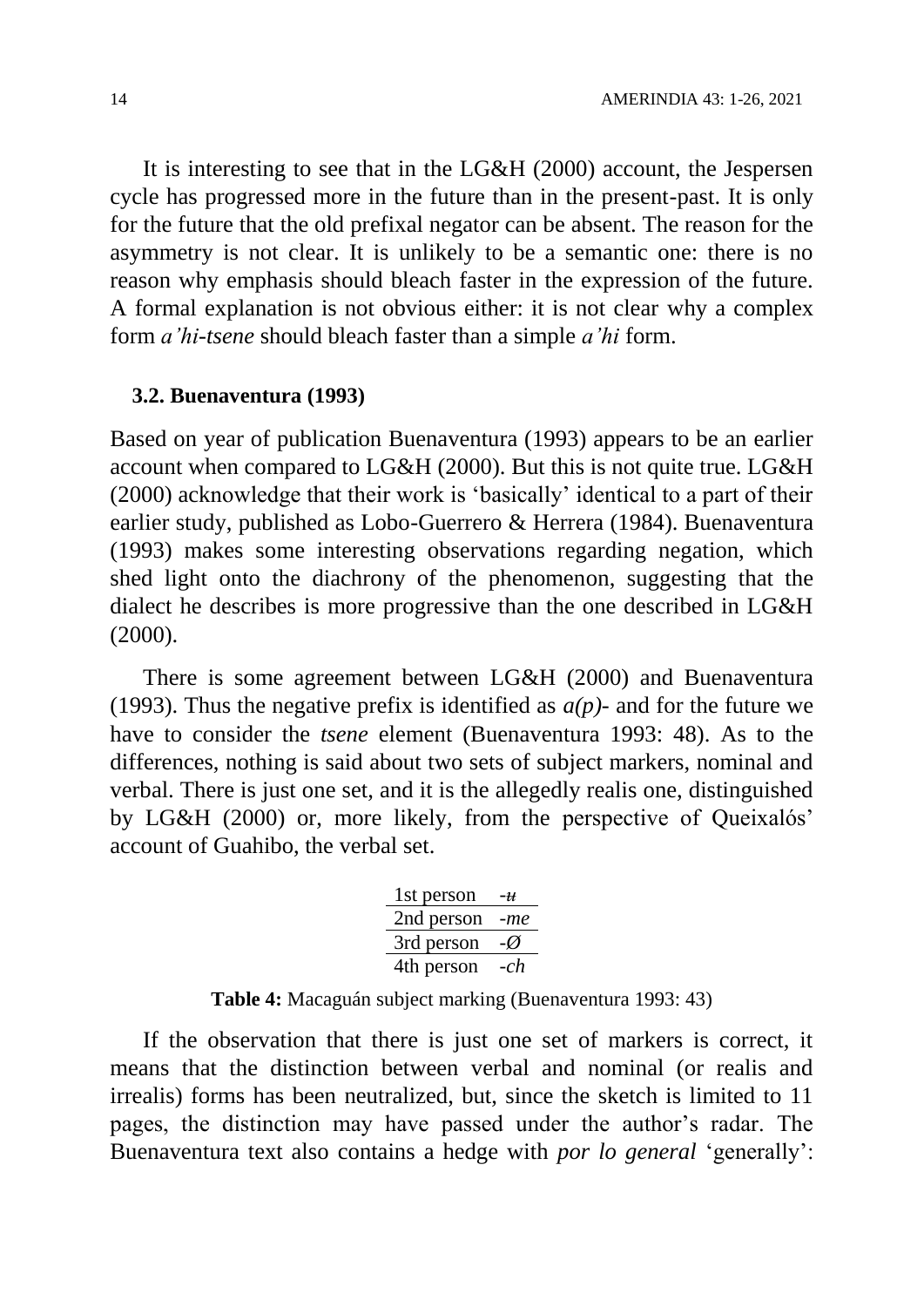subject marking uses the above markers only *por lo general*, leaving one to wonder what the less common strategy would be. (24) is a negative example.

(24) Macaguán (Buenaventura 1993: 98) Kan **a**-tsóbu-ʉ. 1SG NEG-want-1 'I don't want (it).'

Buenaventura (1993) also mentions the form which we take to derive from a negative existential, viz. -*ji*, as in (25). In the dictionary the combination is translated as *no*, *ningun* 'not, no one' and the glossing shows NEG ... NEG.

(25) Macaguán (Buenaventura 1993: 84) **A**-najniúchi-**ji** jítnʉ kan. NEG-speak-NEG jítnʉ 1SG 'I don't speak jítnʉ (=Macaguán).'

The *a ... ji* combination is said to be common and there is no mention of an emphatic effect. From a Jespersen cycle perspective, this suggests that the emphatic effect has bleached. If the construction has indeed bleached, -*ji* is a good candidate to be the sole exponent of negation. Buenaventura (1993) does not mention this in his sketch grammar, but he offers a list of useful phrases, two of which have *aji*, the free standing variant, as the sole exponent of negation; (26) is one of them.

(26) Macaguán (Buenaventura 1983: 100) Punú níchi **ají.** 3 come NEG 'He/she has not come.'

When we compare Buenaventura (1993) and LG&H (2000) we can see (i) that the existential negator has intruded into the present-past sphere, which it didn't in LG&H (2000); (ii) that the bipartite form is no longer emphatic; and (iii) that, in a Jespersen cycle manner, it has given rise to a pattern with single exponence.

Let us now move to the expression of the future. The one similarity with LG&H (2000) is that the marker *tsene* shows up and that it goes into a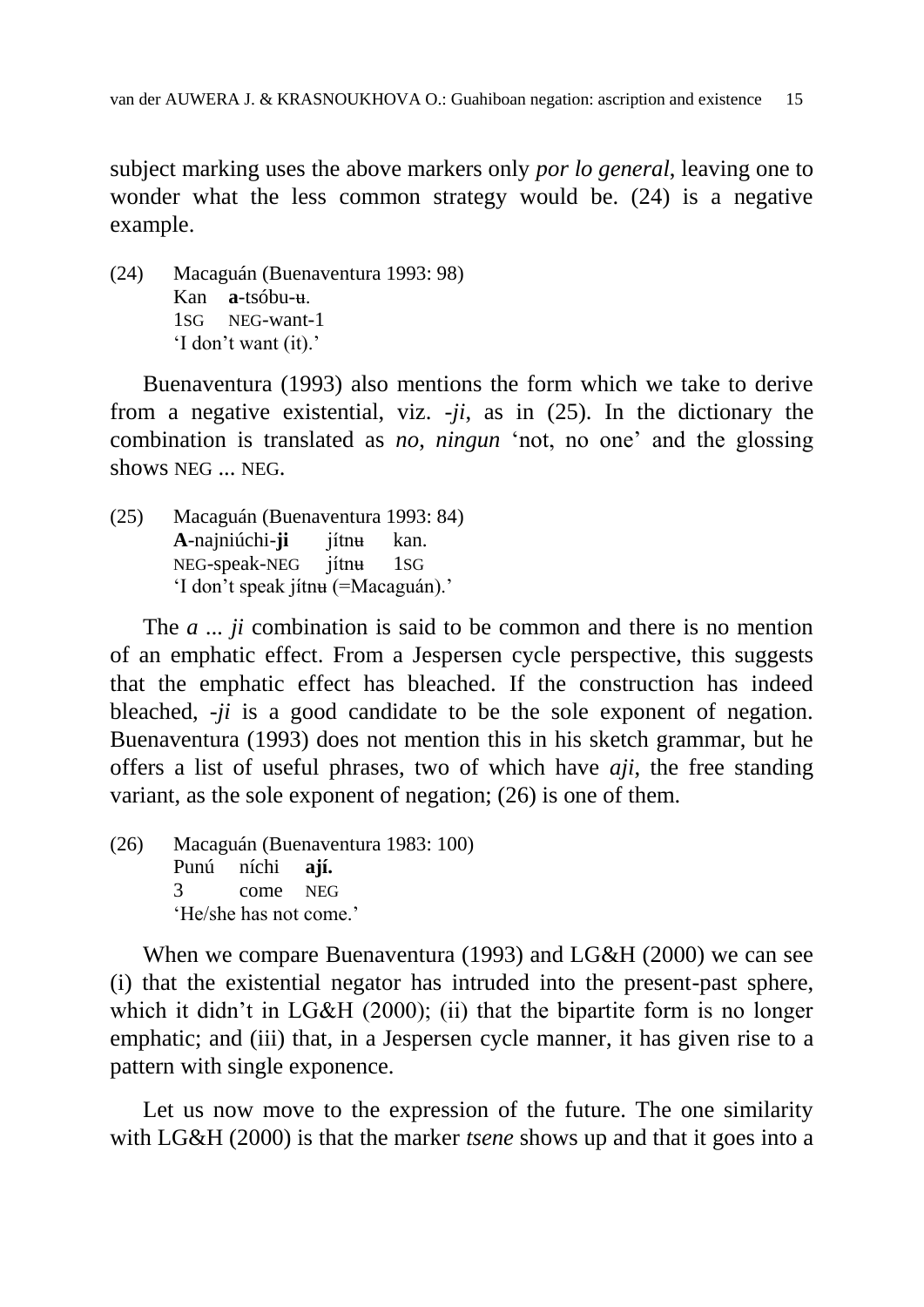univerbation with the existential negator. But there are interesting differences. First, in the LG&H (2000) account the negative future always requires the *tsene* auxiliary. This is not the case in Buenaventura (1993: 48): (27a) shows a construction with only *a*- and (27b) one with *a ...ji*.

- (27) Macaguán (Buenaventura 1993: 48)
	- a. **A**-najniúchi-n-ʉ. NEG-speak-FUT-1 'I will not speak.'
	- b. **A**-najniúchi-n-**ji**. NEG-speak-FUT-NEG 'He will not speak.'

Second, the *tsene* auxiliary is also possible. It appears in the form *ítsene* and possibly also *ítne*. We hypothesize that *ítsene* is a univerbation with the -*í* of an originally existential *ají* negator, different from Buenaventuara (1993: 48), who glosses *ítsene* as 'FUT'. He glosses *am*- and *an*- in (28a) and (28b) as '2' and '1', respectively, but we hypothesize that the *a*- is the onset of the *ají* negator and that only -*m* and -*n* are the subject markers. Example (28c) is a third person construction and it exhibits the marker *ají* as there is no overt subject marking. If our analysis is correct, we interpret this as showing that the originally existential negator *ají* can enclose subject markers. This process is similar to what we find in Guahibo incorporation (see (13)).

- (28) Macaguán (Buenaventura 1993: 48)
	- a. **A**-kapóne **a**-m-**í**-tsene. NEG-play NEG-2-NEG-FUT<sup>13</sup> 'You will not play.'
	- b. **A**-n-awiáchi **a**-n-í-tsene. NEG-REFL-go NEG-1-NEG-FUT 'I will not go.'
	- c. Apu pin **a**-níchin **aj(í)í**-tsene. still REP NEG-come NEG-FUT 'He/she will not come anymore.'

Interestingly, the first and second person markers in (28a-b) are different from the ones listed in Table 5. In fact, they have the shape of the

<sup>13</sup> We gloss both *a-* and *-í* with NEG, but we leave it open whether they count as two negators or one discontinuous negator.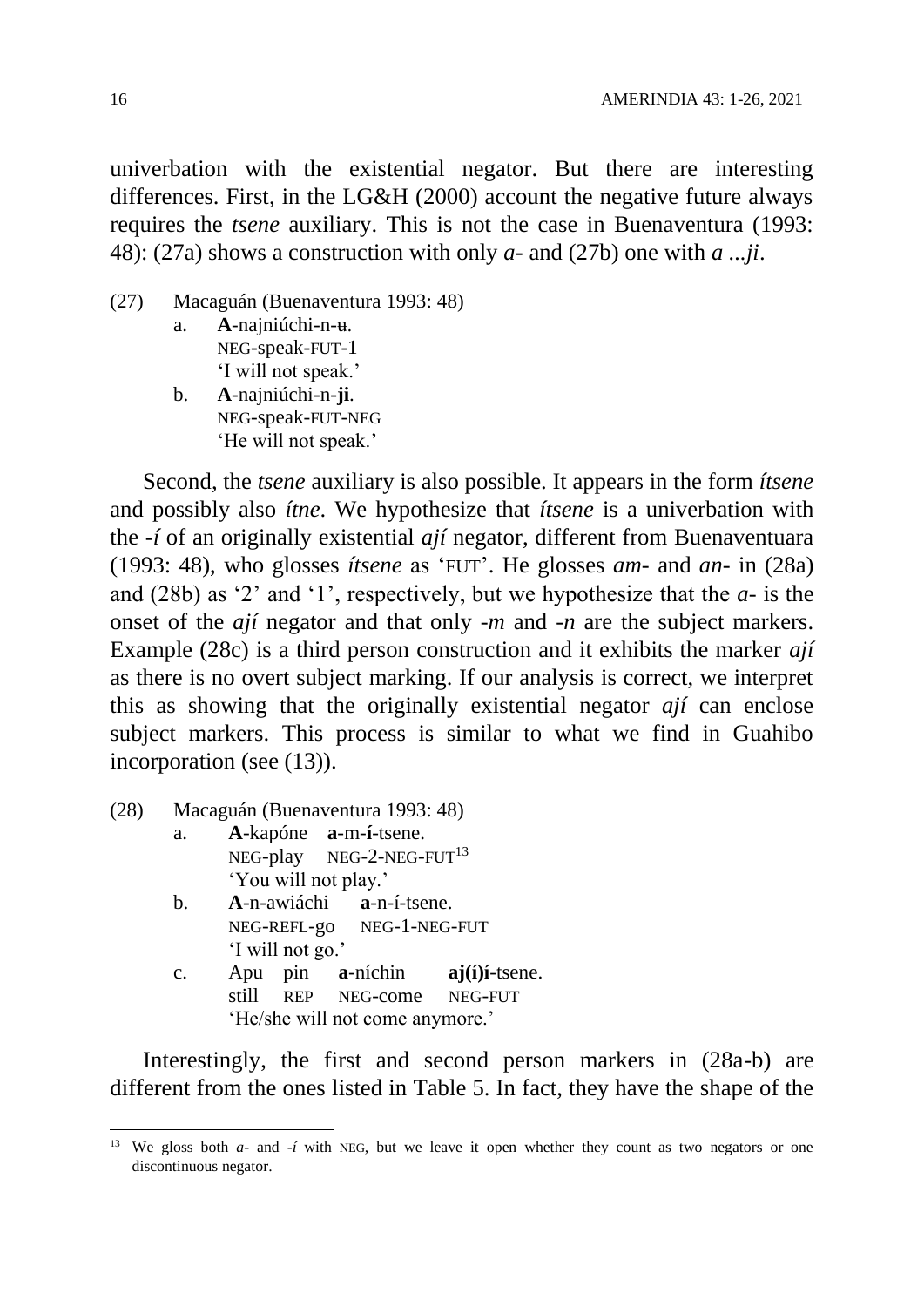subject markers that LG&H (2000) associate with irrealis. And thus they also correspond formally to nominal subject markers in Guahibo. This means either that the language does have two sets of markers (with the latter markers limited to particular constructions) or that the marking we find in negative forms with *ítsene* and *ítne* are relics of the 'old' irrealis or, rather, nominal markers.

The prohibitive uses the negative verbal prefix *a*- in combination with either an imperative or an irrealis form of the verb. For us the important observation is that the bipartite form with *a*- and -*ji* is found here too.

(29) Macaguán (Buenaventura 1993: 47) **A**-na-wém-**ji!** NEG-REFL-bathe.IRR.IMP-NEG 'Do not bathe!'

### **3.3. Conclusion on Macaguán**

We hypothesize that the negation in Macaguán uses an ascriptive strategy, like in Guahibo. Different from Guahibo, Macaguán is undergoing a Jespersen cycle in the classical direction, with an 'old' negator on the left and renewal on the right. The new material is an erstwhile existential negator. This is unusual, but it is attested elsewhere and it constitutes a trajectory in both the Jespersen and the negative existential cycles. As is typical for a Jespersen cycle, the marker that is added to a standard negator is first emphatic and it then bleaches. The Jespersen cycle is strongest in the expression of a future, and we do not know why. The Jespersen cycle has progressed to a single exponence strategy under conditions that are not clear. The Jespersen cycle has also progressed in the sense that it has affected the prohibitive.

# **4. Cuiba**

For Cuiba our main reference is the pedagogical grammar by Kerr (1995); other accounts, such as Machal (2000) or Merchán (2000) are not too useful for our purposes. In contrast to Guahibo and Macaguán, Cuiba does not have a negative verbal prefix; instead Cuiba has the negative preverbal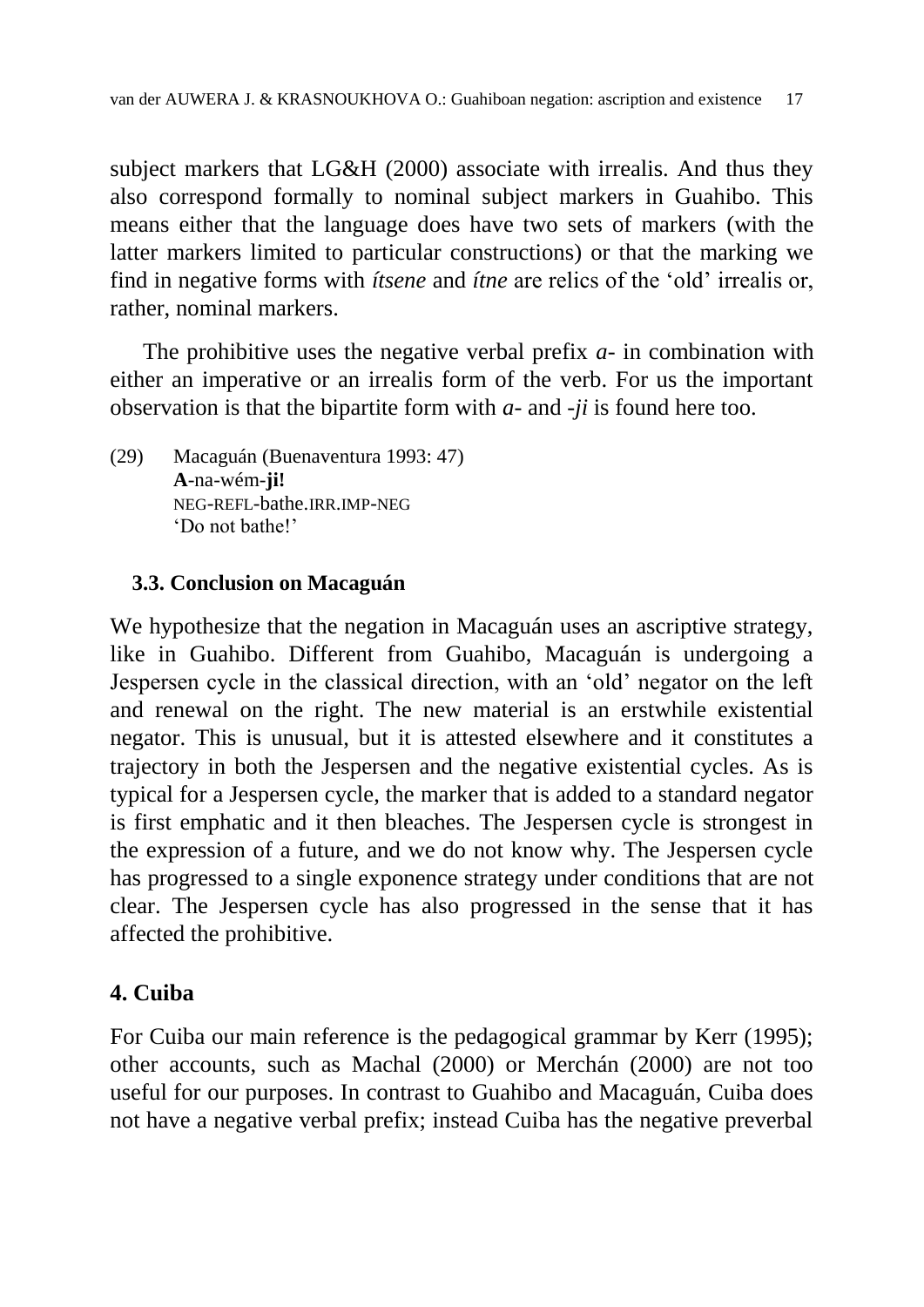particle *jopa*, which is probably cognate to *apo* (*cf*. Queixalós 1993: 201)<sup>14</sup>. Like in Guahibo and Macaguán, the negator combines with one of two sets of subject markers. For Kerr (1995: 81), the relevant ones are the subject markers of state verbs, which we take to be the same as or close to Queixalós' verboids.

|            | action verbs state verbs |           |
|------------|--------------------------|-----------|
| 1st person | -n                       | $-n/$ -in |
| 2nd person | -me                      | -m        |
| 3rd person | $-\varnothing$           |           |
| 4th person | $-tsi$ -chi              |           |

**Table 5:** Cuiba subject marking (Kerr 1995: 33, 60)<sup>15</sup>

Like in Guahibo a negative verb must also occur in the irrealis and in the negative future, we get the auxiliary *tsane*<sup>16</sup>. But there is an important difference. In the present-past sphere there is also a verbal affix -*yo*, which is used in combination with the *jopa* particle<sup>17</sup>. It is obligatory in both the first and the third person, optional in the second person and impossible in the fourth person. Kerr (1995: 82) does not give examples, only paradigms.

|            | present-past        |                                 | future      |                    |
|------------|---------------------|---------------------------------|-------------|--------------------|
|            | positive            | negative                        | positive    | negative           |
| 1st person | pona-n              | jopa ponae-ño                   | ponáe-n     | jopa ponáe-n chane |
| 2nd person | póna-me             | jopa ponae-m<br>јора ропае-т-уо | ponáe-na-me | jopa ponae-m chane |
| 3rd person | pona                | 10ра ропае-уо                   | ponae-na    | jopa ponáe tsane   |
| 4th person | pon-chi<br>póna-tsi | <i>jopa ponae-tsi</i>           | ponae-n-chi | jopa ponáe tsanchi |

**Table 6:** The conjugation of the Cuiba verb pona 'go' (Kerr 1995: 32, 82)

We take the affix -*yo* to be a partial copy of the preverbal negator *jopa*<sup>18</sup>. For a Venezuelan dialect (Machal 2000: 240) notes that *jopa* itself

<sup>14</sup> Queixalós (Forthc.) speculates that the particle could be related to the Guahibo verb *hopa* 'fall down'.

<sup>&</sup>lt;sup>15</sup> Merchán (2000: 590) also lists two paradigms, with similar forms, but she distinguishes them along what we take to be a realis – irrealis line.

<sup>&</sup>lt;sup>16</sup> For the Venezuelan dialect described by Machal (2000: 241) the future is formed in a different way. The positive future has a *-tsi* suffix and an optional *be-* prefix; the negative one has an obligatory *be-* suffix, but both also allow a volitional interpretation, so 'I want to VERB' as well as 'I will VERB'. Kerr (1995: 202-203) describes this construction, but implicitly only as a modal construction. Interestingly the subject markers of the 'volitional-future' are identical to possessive markers (Machal 2000: 239).

<sup>&</sup>lt;sup>17</sup> *Jopa* ... *yo* is also used ascriptively with verboids and nouns (Kerr 1995: 83-83).

<sup>18</sup> According to Queixalós (Forthc.) the *-yo* suffix is related to a diminutive suffix.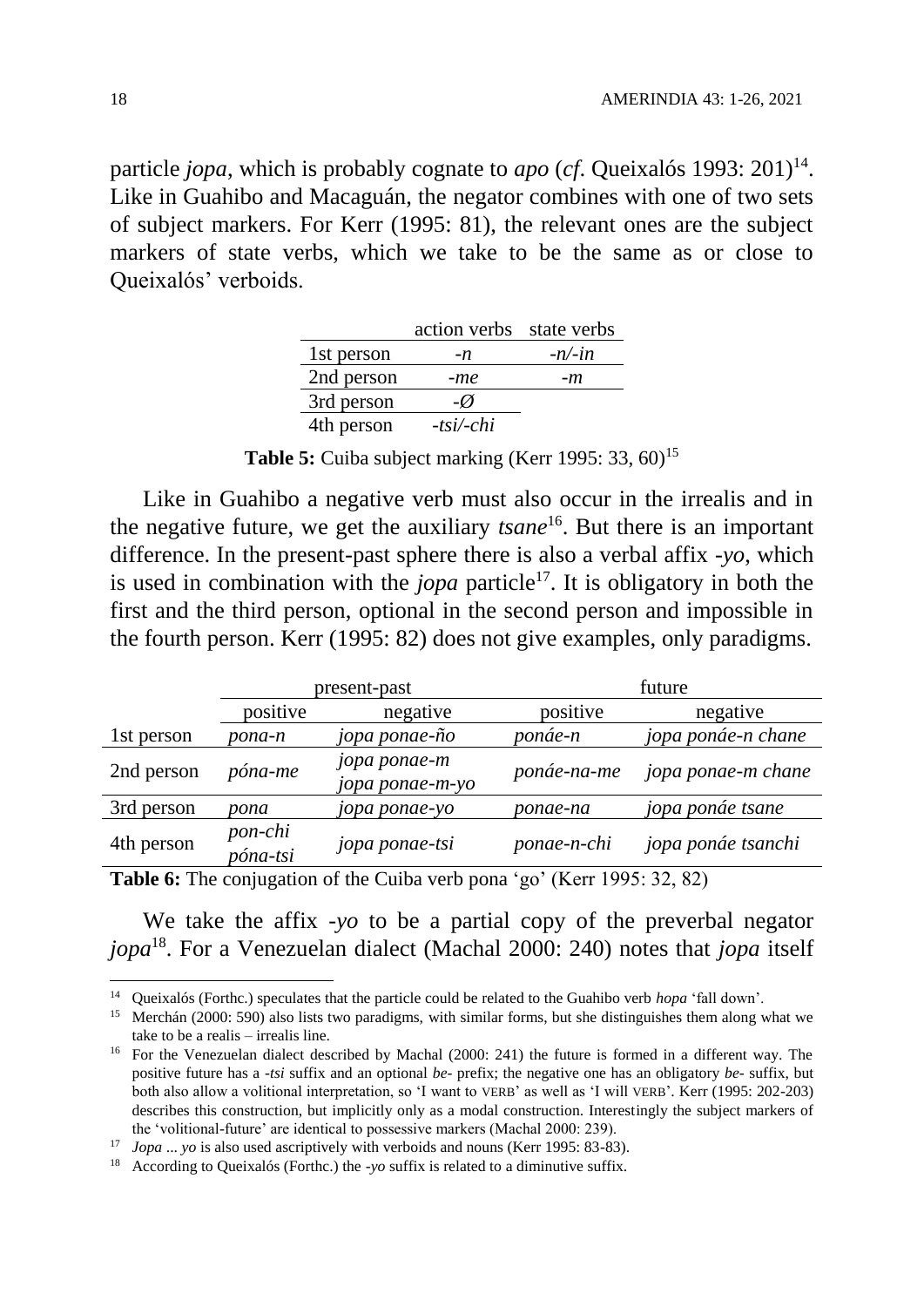is often reduced to *jo*. When both -*yo* and *jopa* co-occur we are dealing with doubling (*i.e.*, with a Jespersen cycle, Vossen 2016: 302-303). However, the copying does not happen for the expression of the future. This is another difference with Macaguán, in which a Jespersen cycle had the strongest effect for the future.

The existential negator in Cuiba is the verboid *ajibi/aibi* (Kerr 1995: 62-62), as in  $(30)^{19}$ .

(30) Cuiba (Kerr 1995: 61) Jiwi **ajibi**-Ø People not.exist-3 'There are no people.'

This negator does not enter standard negation nor prohibitive negation. The latter uses **jopa** together with the irrealis stem of the verb and an imperative ending -*nde*. There is no indication that the prohibition allows copy doubling.

(31) Cuiba (Kerr 1995: 41)

 $\overline{a}$ 

- a. Póna-re/po-nde! go-IMP/go-IMP 'Go!'
- b. **Jopa** ponae-nde! NEG go-IMP 'Don't go!'

Interestingly, the negative existential encroaches on verboid ascriptive negation. The examples in (32) illustrate two instances of the existential negator occurring with verboids. Kerr (1995: 63) notes that speakers consider the version with *yopa* 'more correct', but that they can alternate between the two versions 'without restrictions'.

<sup>&</sup>lt;sup>19</sup> In accordance with the analysis of Guahibo, we mark the third person with  $-\varnothing$ .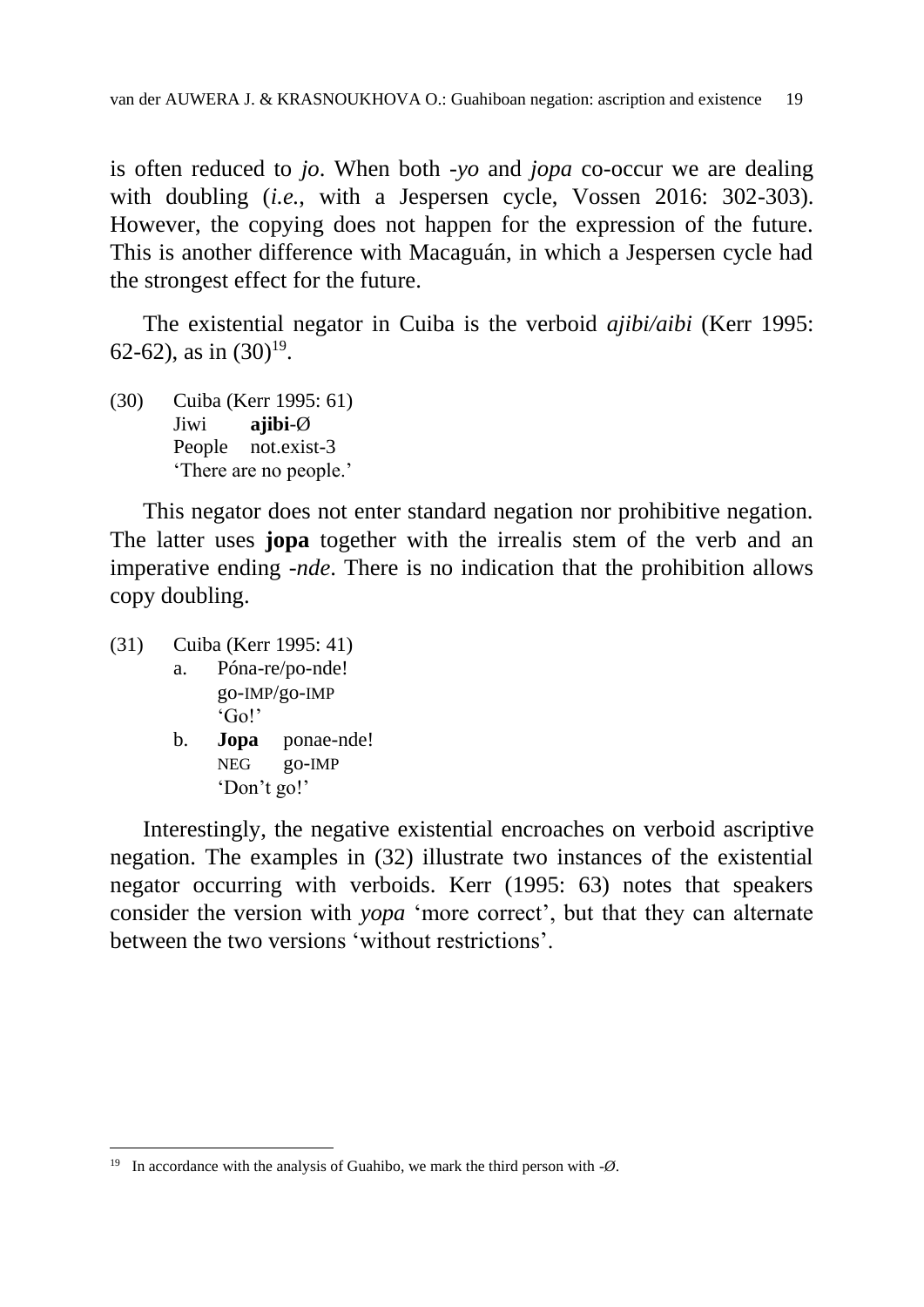(32) Cuiba (Kerr 1995: 62-63) a. Wárapa **ajibi-Ø.** Travel not.exist-3 'He did not travel.' b. Bichoina **ajibi**-Ø.

Fast not exist-3 '(S)he was not fast.'

While the Macaguán existential negator expanded its use outside of existential negation into the domain of ascriptive standard negation, in Cuiba the expansion appears to have happened into what one could call 'ascriptive non-standard negation'.

In summary, like Macaguán, Cuiba shows the effect of a Jespersen cycle, but of a different type: one involving a partial doubling of a preverbal negator. Standard negation is again ascriptive. The existential negator does not encroach on standard negation, but it does so on verboid ascriptive negation.

#### **5. Guayabero**

Overall, Guayabero differs much from Cuiba, Guahibo and Macaguán (Queixalós 1993). This is also the case for negation (Queixalós 1993: 208). There are two descriptions of Guayabero negation: Waller (1974), which is a very short paper with a focus on negation, and Waller & Kondo (2012), which is a two volume practical grammar with a section on negation. The two accounts differ in non-trivial ways. Since the author of Waller (1974) is a co-author of Waller & Kondo (2012), we assume that Waller & Kondo (2012) supersedes Waller (1974), so that whenever the two accounts are at odds with each other, we rely on Waller & Kondo's (2012) account.

In the present-past, standard negation is expressed with the suffix -*el*, which is added to what Waller & Kondo (2012: 26) call the 'verbal base'. In the first, second and fourth person, the subject markers -*ni*, -*mi* and -*si* occur between the -*e*- and the -*l* of the suffix. In the third person subject markers follow -*el*. The future is similar; the difference being that the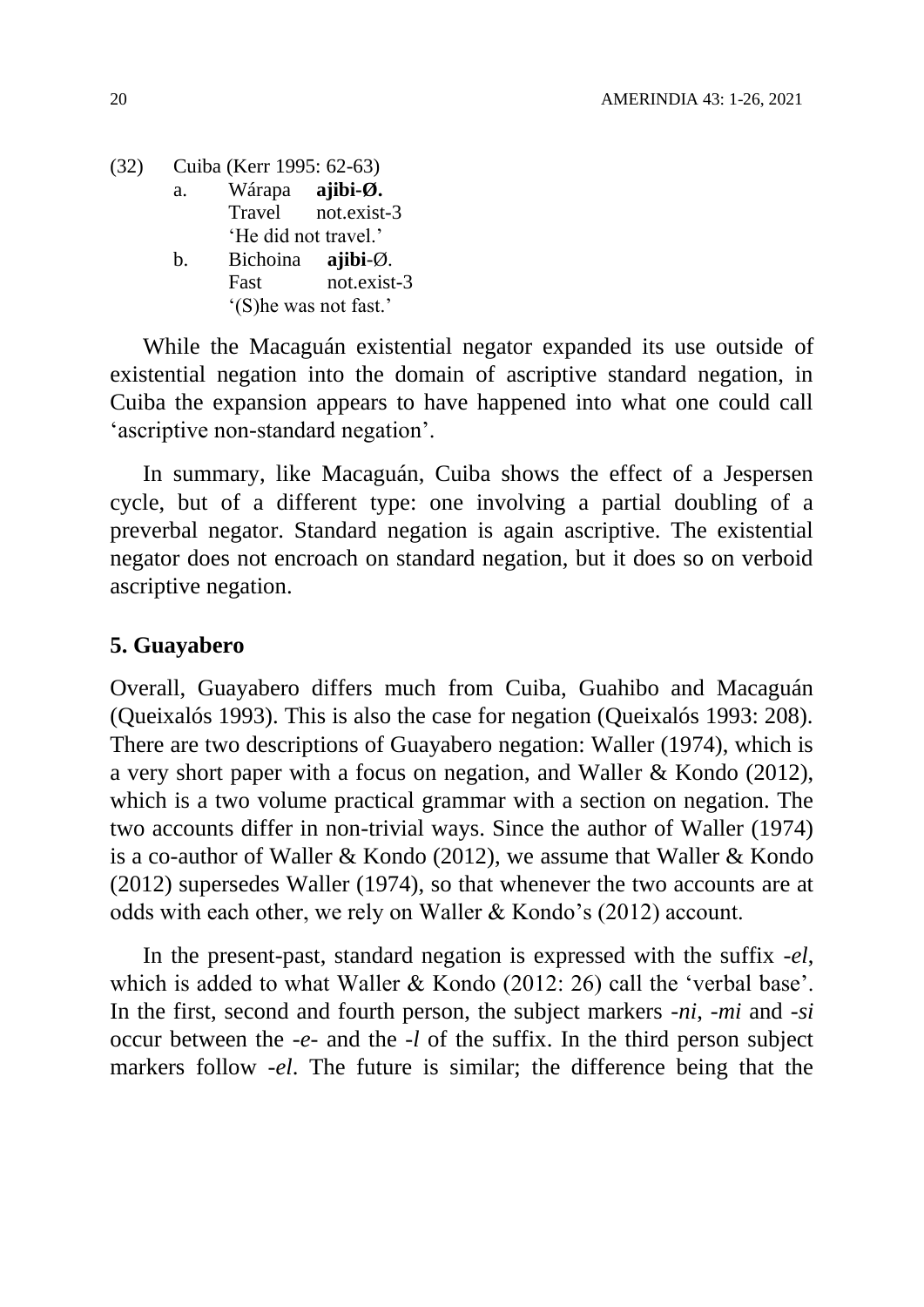suffix is -*xil*, with the subject markers coming between *xi*- and -*l*, as in  $(33)^{20}$ .

| (33) | Guayabero (Waller & Kondo 2012: 26) |                         |
|------|-------------------------------------|-------------------------|
|      | a. Naewujna-e-ni-l.                 | b. Naewujna-xi-ni-l.    |
|      | recommend-NEG.PRS/PST-1-NEG         | recommend-NEG.FUT-1-NEG |
|      | 'I do not recommend.'               | 'I will not recommend.' |

This construction is evidently different from what we observe in the three other languages of the family. First, the negation does not involve an irrealis form. Arguably, irrealis forms do exist, however. Next to the socalled base of the verb, the authors acknowledge the existence of two root allomorphs: one is used for the present-past and the other for the future (Waller & Kondo 2012: 2, 8). It would stand to reason to consider the first root realis and the second one irrealis. Second, there are no two sets of subject markers. Throughout the paradigms we find the set in Table 7.

| 1st person | -n               |
|------------|------------------|
| 2nd person | -m               |
| 3rd person | $-on/-ow/-i/-ox$ |
| 4th person | $-its/-ch$       |

**Table 7.** Guayabero subject marking (Waller & Kondo 2012: 10, 27)

The third person subject markers are unparalleled in the family and they differ from the first, second and fourth person markers in that they are word-final. The latter strongly resemble the nominal (or irrealis) forms of the other languages. A third difference is that the negative future does not employ any auxiliary, though the positive future does (viz. the auxiliary -*xael*, Waller & Kondo 2012: 8). Fourth, the standard negator is a suffix, but one that can be interrupted by subject markers. Within Guahiboan, a word-final, or suffixal, negator is not unique to Guayabero. We found it in the Cuiba copy suffix -*yo* and, more relevantly, in the Macaguán -*ji* suffix, which we derived from an existential negator. A negator that can be interrupted by subject marking is not unique either. We found it in Macaguán – in the analysis based on Buenaventura (1993).

<sup>&</sup>lt;sup>20</sup> There is also an emphatic negative future, which Waller & Kondo (2012: 26) describe as being formed by combining both the future and the present-past negative suffixes, which is rather intriguing. The translation renders the emphatic nature with 'never'. This makes it a quantificational negation, which falls outside the scope of this paper.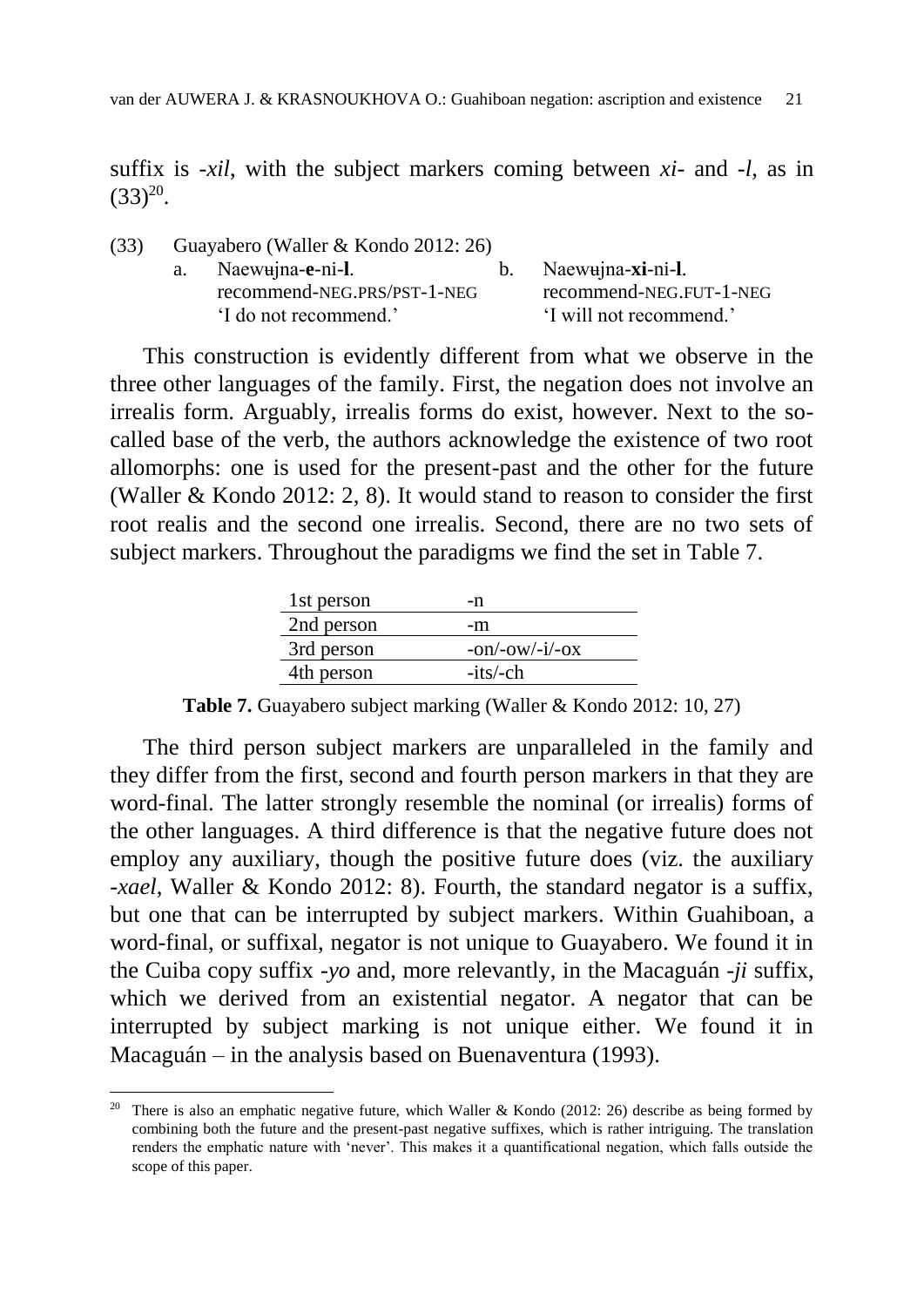Taking a hint from the similarity between Guayabero and Macaguán (because of the word-final position of the negator, deriving from an existential negator and allowing the enclosure of subject marking), one could conjecture that the Guayabero negative suffixes relate to the Guaybero existential negator, this one being *ajil*, as in (34).

(34) Guayabero (Waller 1974: 44) Camis **ajil**. shirt not.exist 'There is no shirt.'

However, we acknowledge that this is only a tentative hypothesis<sup>21</sup>. We do not know, for instance, whether *ajil* itself also allows the above kind of enclosure or whether it makes sense to consider it a verboid. There is some phonetic resemblance: both the negative suffix and the negative existential end in -*l* but this observation remains superficial. There is also some phonetic resemblance between the Guayabero negative existential *ajil* and its counterparts *ahibi*, *abi* and *a'hi*, but we lack an understanding of the sound correspondences in the family.

Finally, the prohibitive in Guayabero is very different both from the standard and the existential negation and from the prohibitive in the other three Guahiboan languages. For the prohibitive, Guayabero uses dedicated particle *nabej* in front of the verbal base.

(35) Guayabero (Waller & Kondo 2000: 4) **Nabej** moejs. PROH sleep 'Don't sleep!'

To conclude: Guayabero is in general very different from the other Guahiboan languages and this is true for negation as well. Most importantly, for standard negation there is no prefix or preverbal particle, instead we find an affix that encloses some subject markers. The best we can come up with is the tentative hypothesis that the Guayabero negative affix derives from an existential negator, which encloses subject markers. If this is correct and if our analysis of Macaguán negation is also correct,

<sup>&</sup>lt;sup>21</sup> Rivet (1948: 205) notes in his dictionary that the form listed for the existential negator (*il n'y a pas*), viz. *híla, se dit pour toute négation* ('is used for all types of negation').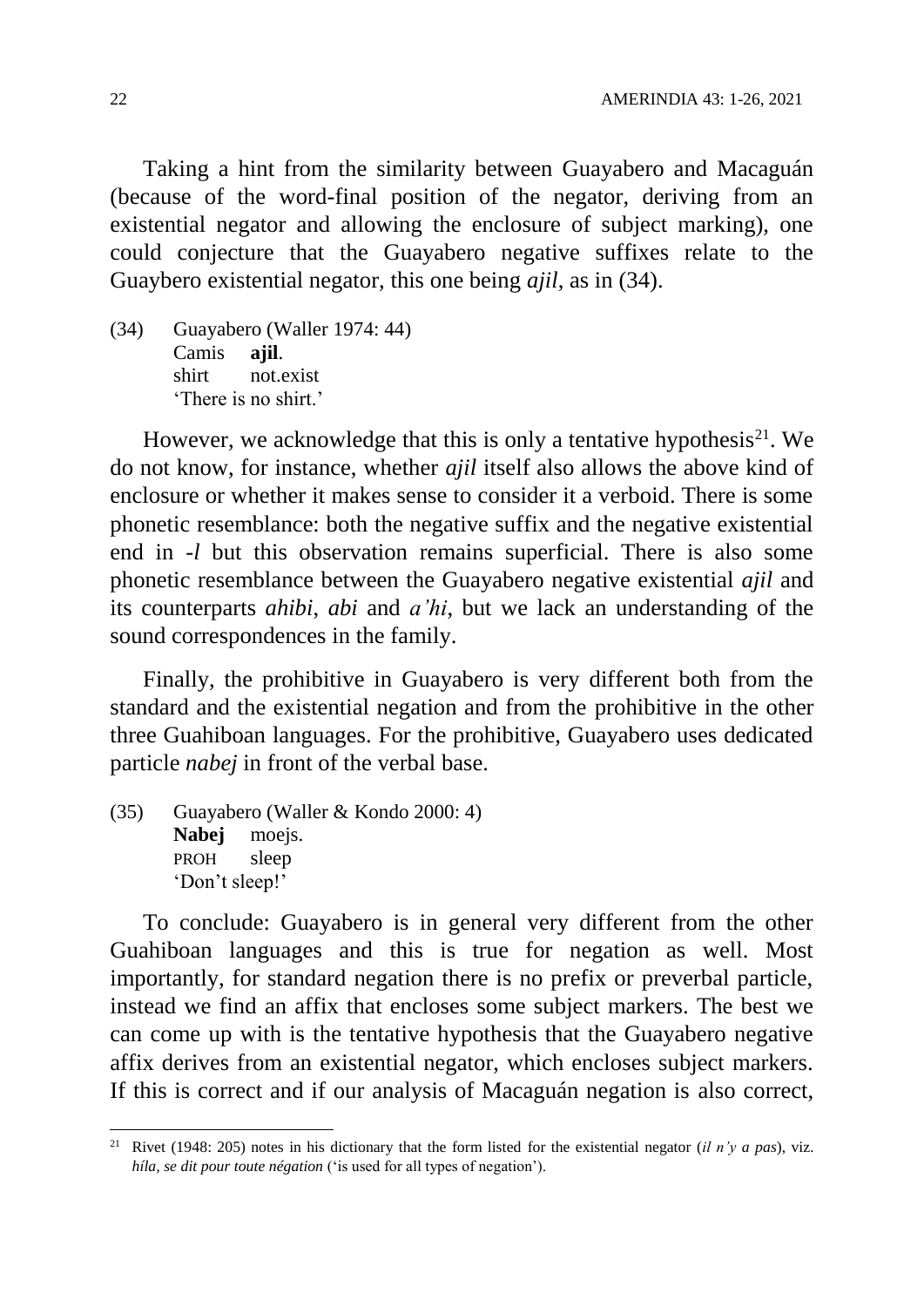then, for negation, Guayabero is more similar to Macaguán than to Cuiba or Guahibo.

## **6. Conclusion**

This paper surveyed the negation strategies of the Guahiboan languages. The focus was on standard negation. The first thing to note is that in this domain, the four Guahiboan languages show a great degree of variation. Guahibo and Macaguán use a negative prefix, but in Macaguán an existential negator may be present for emphasis and it may occur instead of the prefixal negator. Cuiba uses a preverbal particle as well as, and in some circumstances, a verbal affix. In Guayabero there is only an affix, but one that can enclose subject markers. We suggest that these differences can be accounted for in terms of the Jespersen and negative existential cycles. A second special feature of at least Guahibo, Macaguán and Cuiba is that negation changes the status of the verbal predicate, turning it into a verboid, a category in-between a verb and a noun. We describe this as an ascriptive strategy. Finally, we tentatively suggest that in Macaguán and Guayabero negators may derive from existential negators that enclose subject marking.

### **Abbreviations**

| 1              | 1st person   | М           | masculine   |
|----------------|--------------|-------------|-------------|
| $\overline{2}$ | 2nd person   | <b>NEG</b>  | negation    |
| 3              | 3rd person   | <b>NMLZ</b> | nominalizer |
| <b>ADD</b>     | Additive     | <b>OBJ</b>  | object      |
| <b>APPR</b>    | Apprehensive | <b>PART</b> | particle    |
| <b>CND</b>     | Conditional  | <b>POSS</b> | possessive  |
| DU             | Dual         | <b>PROH</b> | prohibitive |
| <b>EMPH</b>    | Emphatic     | <b>PRS</b>  | present     |
| EV             | Evidential   | <b>PST</b>  | past        |
| EX             | Existential  | R           | realis      |
| F              | Feminine     | <b>REC</b>  | recent      |
| <b>FUT</b>     | Future       | <b>REFL</b> | reflexive   |
| <b>IMP</b>     | Imperative   | <b>SEP</b>  | separation  |
| <b>INF</b>     | Infinitive   | SG          | singular    |
| <b>IRR</b>     | irrealis     |             |             |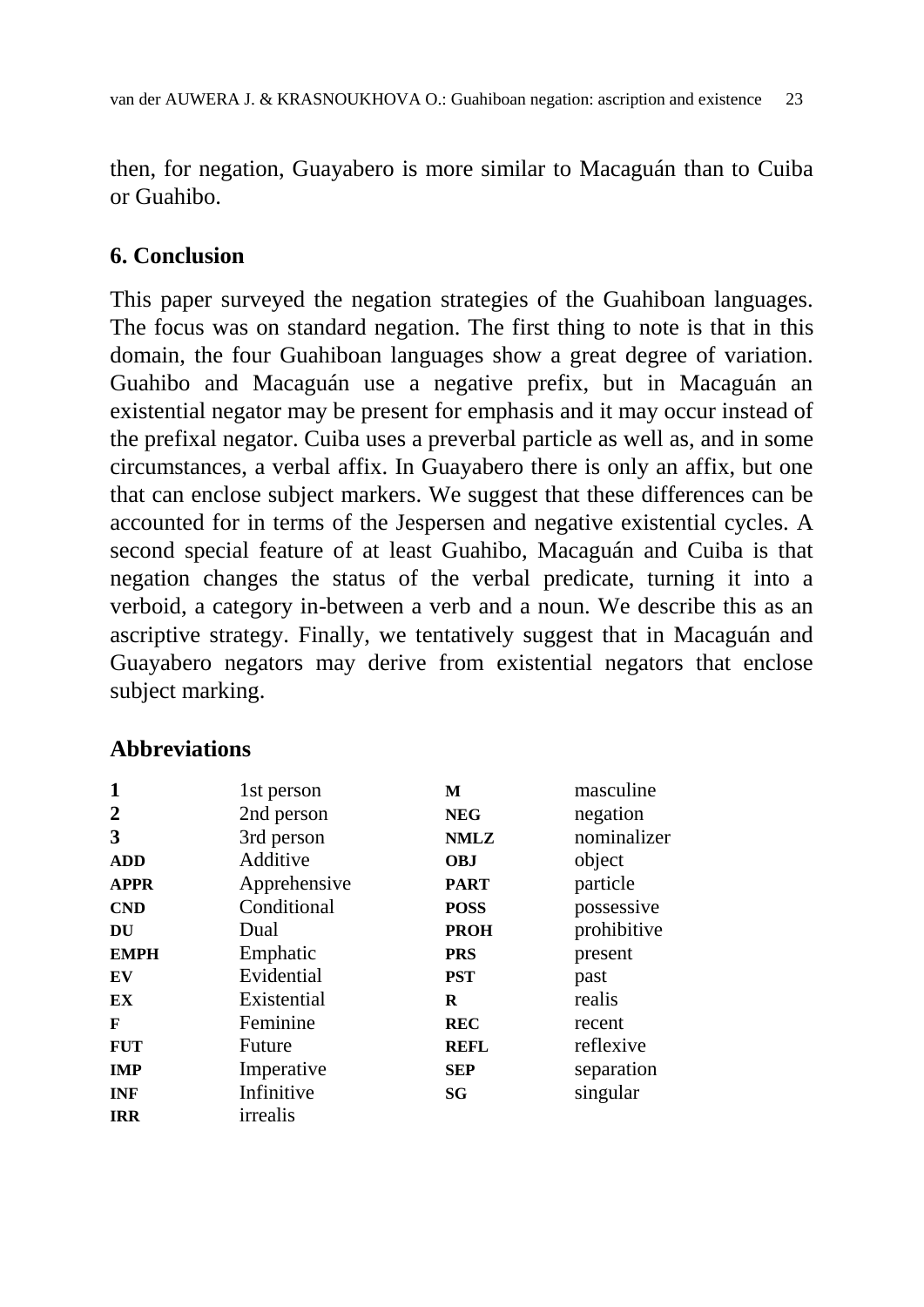#### **Bibliography**

- Adelaar, Willem with the collaboration of Pieter Muysken. 2004. *The languages of the Andes*. Cambridge: Cambridge University Press.
- Barnes, Janet. 1994. Tuyuca. *Typological studies in negation*, Peter Kahrel & René van den Berg (eds), 325-342. Amsterdam: John Benjamins.
- Buenaventura, Edgar. 1993. *Observaciones preliminares acerca del idioma macaguán: Apuntes culturales, fonología, apuntes gramaticales, vocabulário macaguán-español*. Bogotá: Instituto Lingüístico de Verano.
- Croft, William. 1991. The evolution of negation. *Journal of Linguistics* 27: 1-27.
- Hammarström, Harald, Forkel, Robert, Haspelmath, Martin & Bank, Sebastian. 2020. *Glottolog* 4.2.1. Jena: Max Planck Institute for the Science of Human History. [<http://glottolog.org>](http://glottolog.org/)
- Hengeveld, Kees. 1992. *Non-verbal predication: Theory, typology, diachrony*. Berlin: Mouton de Gruyter.
- Kerr, Isabel J. 1995. *Gramática pedagógica del cuiba-wámonae*. Santafé de Bogot: Asociación Instituto Lingüístico de Verano.
- Kondo, Riena W. de. 1982. La familia lingüística guahibo. *Artículos en Lingüística y Campos Afines* 11: 37-75.
- Kondo, Riena W. de. 1985*. El guahibo hablado: Gramática pedagógica del guahibo, lengua de la orinoquía colombiana*. Lomalinda: Instituto Lingüístico de Verano.
- Kondo, Riena Weidman de & Kondo, Víctor. 2014. *Diccionario Bilingüe: Guahibo-Español, Español-Guahibo*. Summer Institute of Linguistics International.
- Lobo-Guerrero, Miguel & Herrera, Xochitl. 1984*. Los hitnü del Airico de Macaguane: contribución a su estudio lingüístico*. Bogotá: Instituto Caro y Cuervo.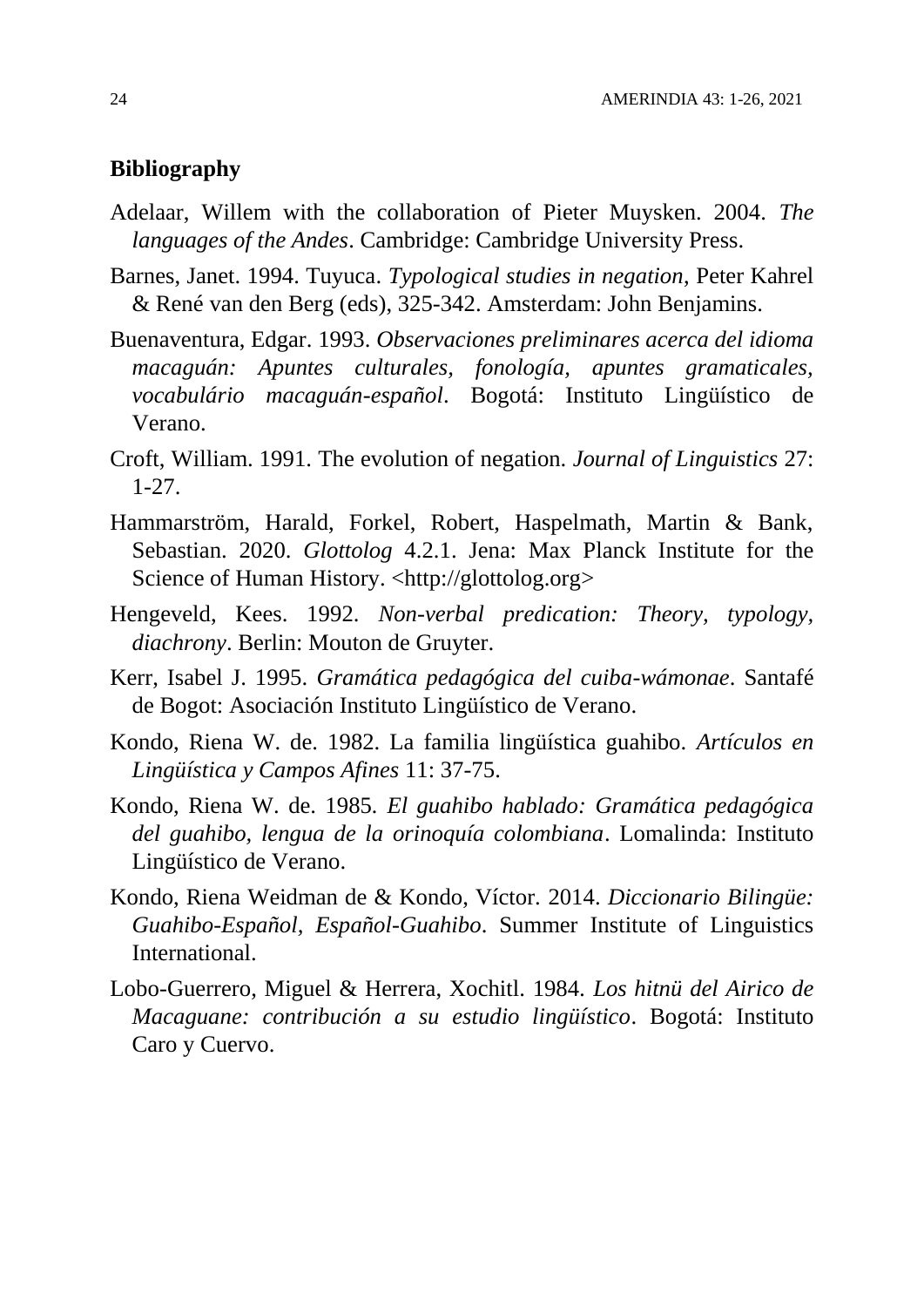- Lobo-Guerrero, Miguel & Herrera, Xochitl. 2000. El Jitnu /'hitnɯ/ del medio río Ele. *Lenguas indígenas de Colombia: una visión descriptiva*, María Stella González de Pérez & María Luisa Rodríguez de Montes (eds), 611-624. Santafé de Bogotá: Instituto Caro y Cuervo.
- Machal, Marcelo. 2000. Cuiba (Jiwi). *Manual de Lenguas Indígenas de Venezuela*, Esteban Emilio Mosonyi & Jorge Carlos Mosonyi (eds), 224- 265. Caracas: Fundación Bigott.
- Merchán, Hernanda Ana Juaquina. 2000. Breve presentación de la lengua Cuiba. *Lenguas indígenas de Colombia: una visión descriptiva*, María Stella González de Pérez & María Luisa Rodríguez de Montes (eds), 585-598. Santafé de Bogotá: Instituto Caro y Cuervo.
- Miestamo, Matti. 2005. *Standard negation. The negation of declarative verbal main clauses in a typological perspective*. Berlin: Mouton de Gruyter.
- Olawsky, Knut. 2006. *A Grammar of Urarina*. Berlin: Mouton de Gruyter.
- Queixalós, Francisco. 1980. Phonologie Sikuani (Guahibo). PhD dissertation, University of Paris IV.
- Queixalós, Francisco. 1993. Lenguas y dialectos de la familia lingüística guahibo. *Estado Actual de la Clasificación de las Lenguas Indígenas de Colombia*, María Luisa Rodríguez de Montes (ed), 189-217. Santafé de Bogotá: Instituto de Caro y Cuervo.
- Queixalós, Francisco. 1998. *Nom, Verbe et Prédicat en Sikuani (Colombie)*. Paris: Peeters.
- Queixalós, Francisco. 2000. *Syntaxe Sikuani (Colombie)*. Paris: Peeters.
- Queixalós, Francesc. 2011. Nominalization in Sikuani. *Amerindia* 35: 155- 188.
- Queixalós, Francesc. Forthc. Guahiban. *Amazonian languages: An international handbook*, Patience Epps & Lev Michael (eds), Berlin: de Gruyter Mouton.
- Queixalós, F. & Jiménez, R. 2010. *Entre cantos y llantos. Tradición oral sikuani. / Wajaliwaisianü. Sikuani piatiriwi pexi tsipaeba*. Bogotá: Fundación Etnollano.